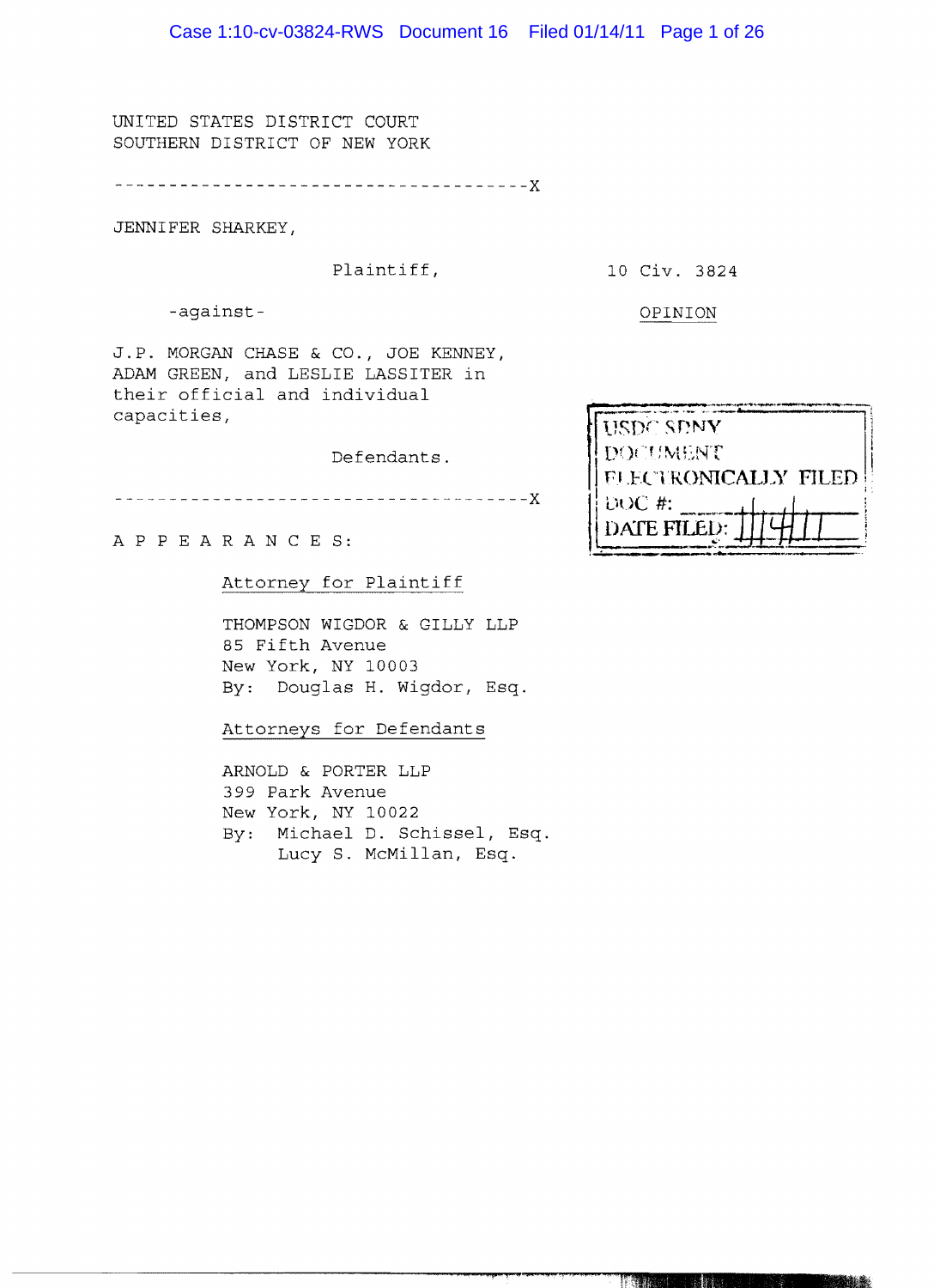**Sweet, D.J.** 

Defendants J.P. Morgan Chase & Co. ("JPMC") and Joe Kenney ("Kenney"), Adam Green ("Green") and Leslie Lassiter ("Lassiter") (the "Individual Defendants") have moved, pursuant to Federal Rule of Civil Procedure 12(b) (6), to dismiss the Complaint filed by Plaintiff Jennifer Sharkey ("Sharkey" or "Plaintiff"). Based on the conclusions set forth below, the motion is granted in part and the Complaint dismissed with leave granted to replead.

#### **Prior Proceedings**

Sharkey filed her Complaint on May 5, 2010, alleging claims under Section 806 of the Sarbanes-Oxley Act of 2002 ("Sarbanes-Oxley" or "SOX"), 18 U.S.C. § 1514, and for breach of contract.

The Complaint alleges that from October 2006 until her termination on August 5, 2009, Sharkey worked as a Vice President and Wealth Manager in JPMC's Private Wealth Management department. (Compl.  $\P$  9.) In this capacity, she managed more than 75 "High Net Worth Client" relationships, the assets of which totaled more than \$500 million, and was the second highest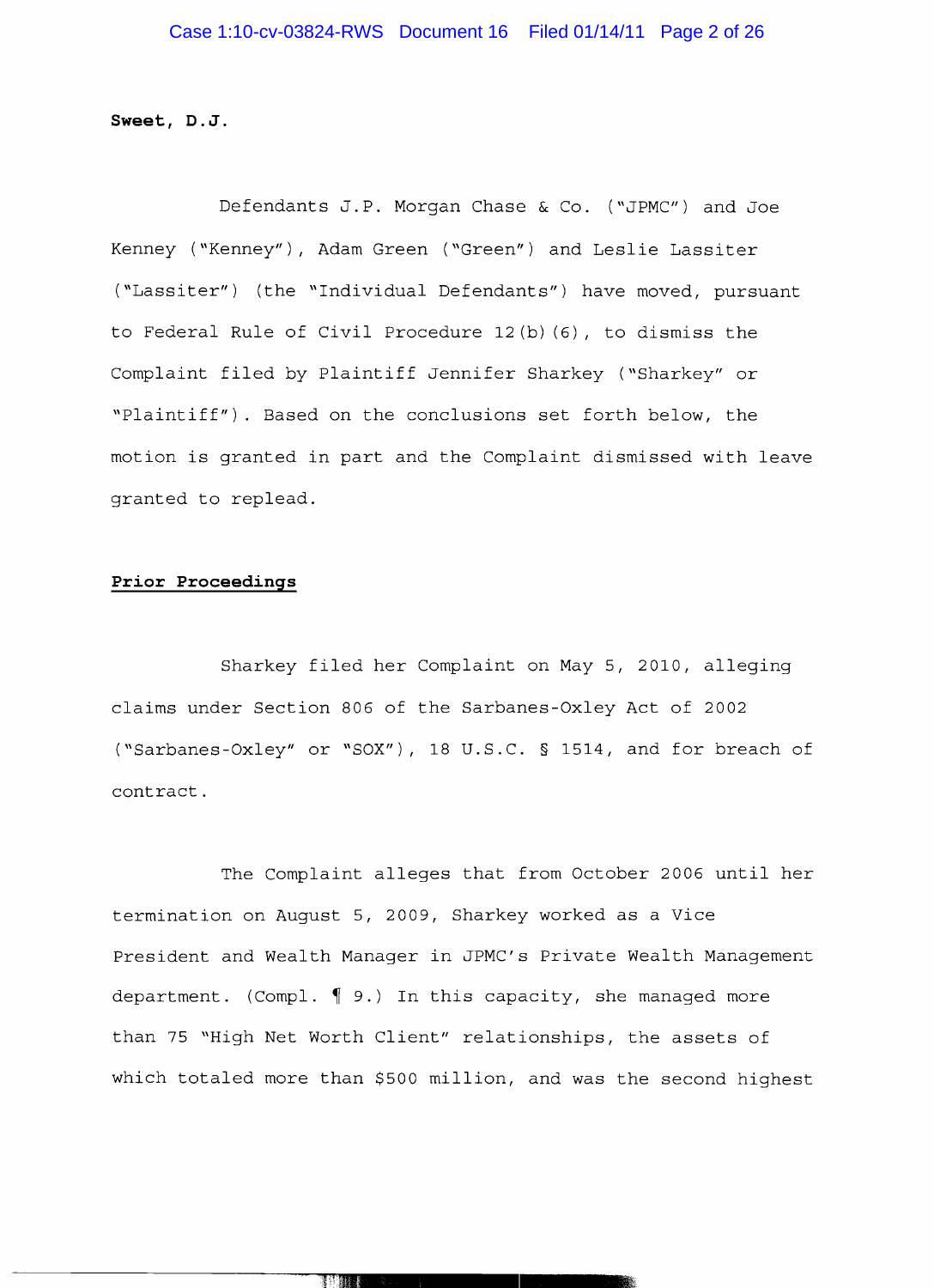# Case 1:10-cv-03824-RWS Document 16 Filed 01/14/11 Page 3 of 26

producer in her department. (Id. 10.) In January 2009, Lassiter, Sharkey's direct supervisor, assigned Sharkey to manage a long term client of JPMC (hereinafter the "Client"). (Id.  $\parallel$  18.) The Client had been a client of JPMC for more than 20 years and generated quarterly returns of approximately \$150,000 for JPMC. (Id.)

Almost immediately after Sharkey was assigned to manage the Client, JPMC's compliance and risk management team contacted Sharkey to express their concerns regarding the Client's involvement in illegal activities, including allegations of mail fraud, bank fraud, and money laundering, which Sharkey immediately conveyed to Lassiter. (Id.  $\parallel$  19.) Over the next few weeks, Sharkey conducted independent research into the Client's activities and communicated with JPMC's compliance and risk management departments to determine whether the Client was violating federal securities laws. (Id. 1 20.) Based on her research, Sharkey formed a belief that the Client was engaged in such illegal activities and that, as a result, JPMC should terminate the client relationship. (Id.) When Sharkey conveyed the conclusions of her research and her recommendation to the Individual Defendants, they ignored her concerns and recommendation. (Id.  $\P\P$  20-21.) Instead, the Individual

2

--------------~-Tl'lnt!**\_\_\_\_\_\_\_\_•\_\_\_\_\_\_\_\_\_\_\_\_"1**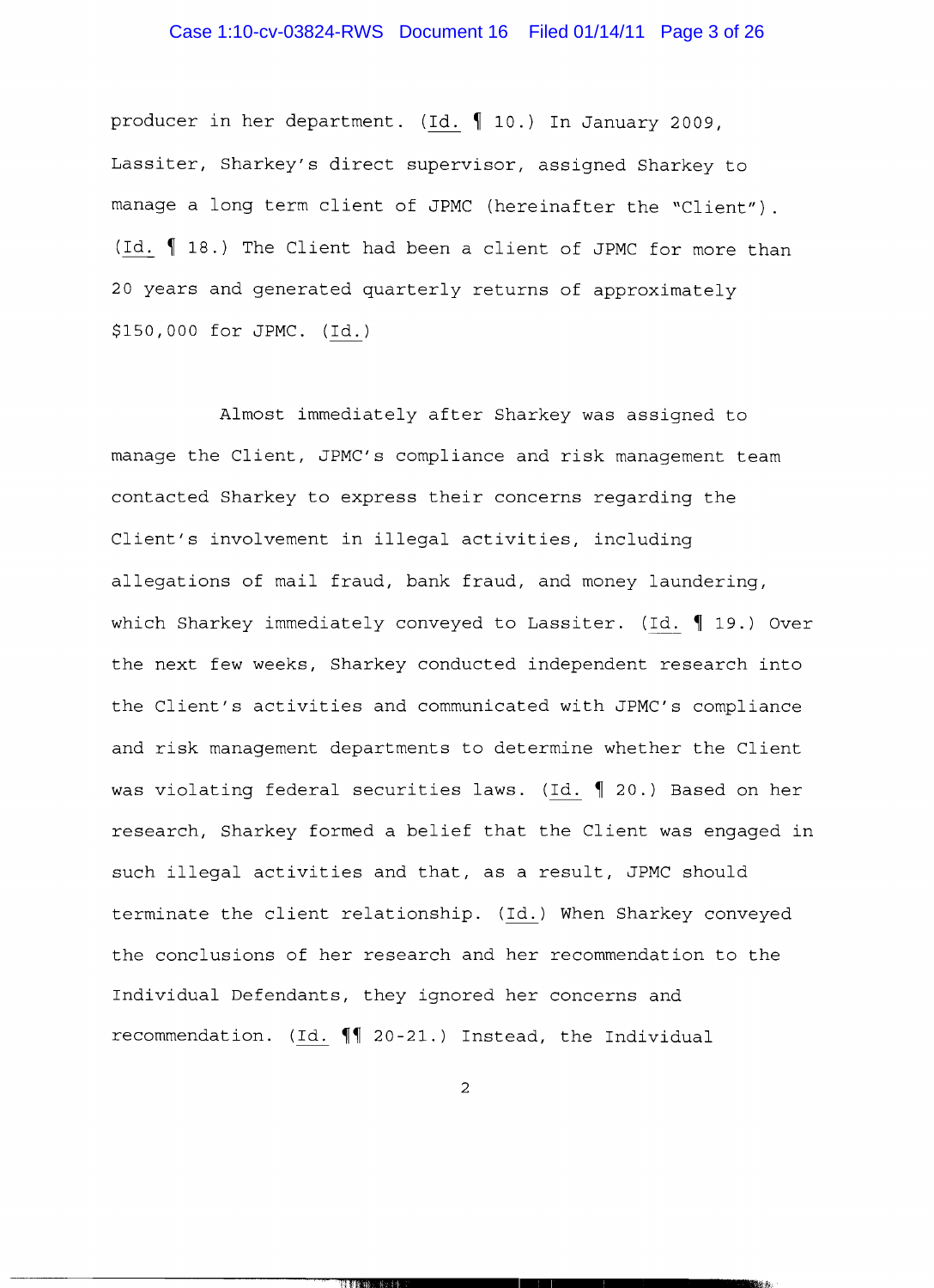# Case 1:10-cv-03824-RWS Document 16 Filed 01/14/11 Page 4 of 26

Defendants allegedly downplayed and dismissed Sharkey's concerns, both because they directly contradicted their own conclusions and because Sharkey's concerns exposed weaknesses in JPMC's risk processing procedures, particularly since JPMC had been doing business with the Client for more than 20 years. (Id. 1 25.) When Sharkey refused the Individual Defendants' pressure to condone the Client's business activities, the Individual Defendants allegedly began to retaliate against her by removing her from several client accounts, excluding her from important meetings involving her own clients, refusing to pay her a bonus for 2009 and ultimately terminating her employment with JPMC.  $(Td. \P\{24, 26-29, 32. \}$ 

Following the Individual Defendants refusal to take any action regarding Sharkey's concerns that the Client was violating federal securities laws, Sharkey contacted JPMC's compliance department to begin a "Know Your Client" assessment process (the "KYC Process") on the Client's account. ( $\underline{Id.}$   $\parallel$  22.) The KYC Process operated as an internal audit of a client, the purpose of which is to ensure that JPMC and its clients remain at all times in compliance with federal securities laws and regulations. (Id.) On July 30, 2009, Sharkey submitted her final KYC report regarding the Client, which included her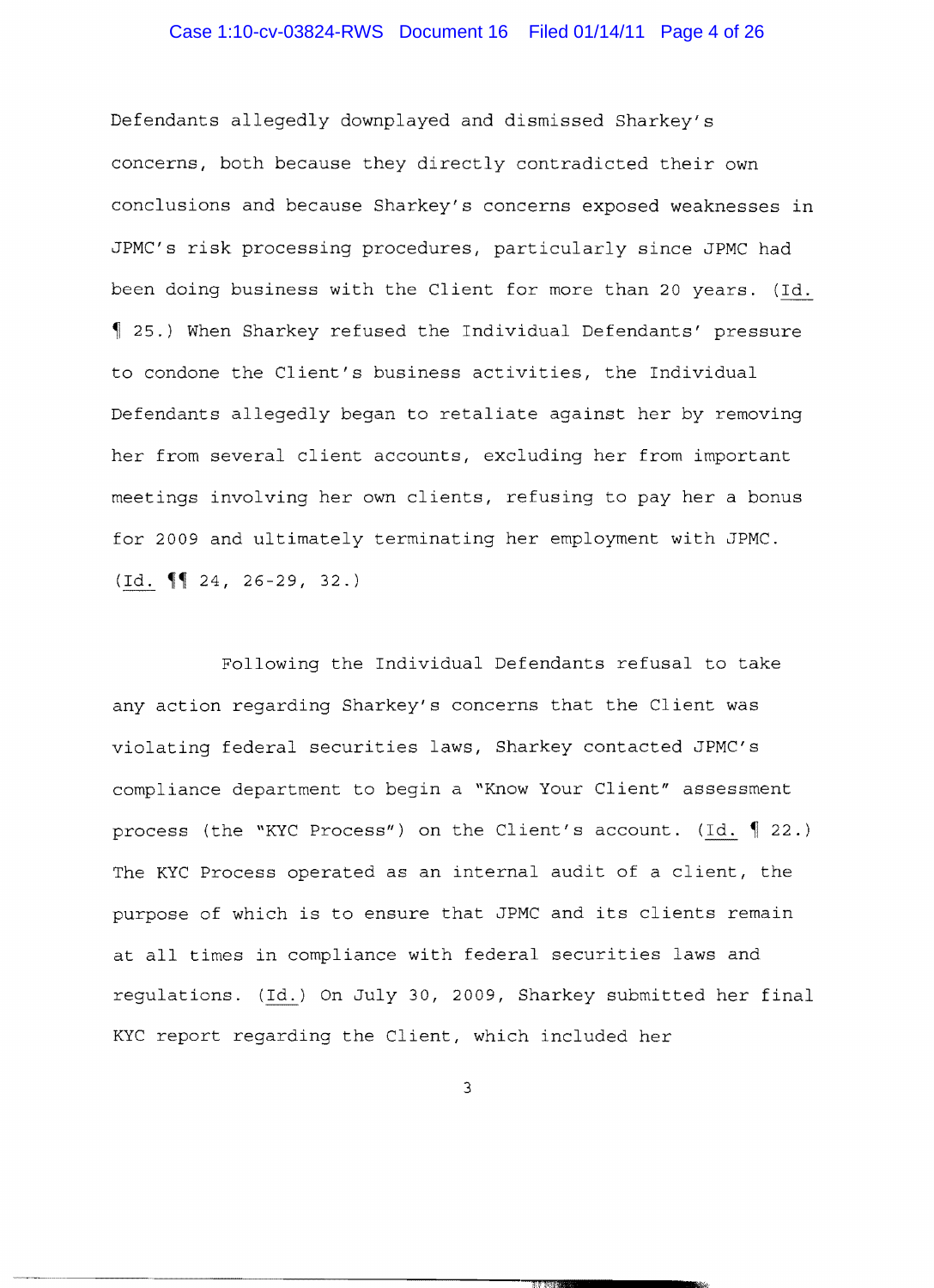# Case 1:10-cv-03824-RWS Document 16 Filed 01/14/11 Page 5 of 26

recommendation that **J.P.** Morgan immediately terminate its relationship with the Client. (Id.  $\int$  23.) While Sharkey's report was submitted to the compliance and risk management department, the Individual Defendants also received copies of her report and were aware of her recommendation to the compliance and risk management department. (Id.) Six days later, on August 5, 2010, Sharkey's employment with JPMC was terminated without warning or prior notice. (Id.  $\P$  24, 33.) When Sharkey inquired as to the reasons for her termination, the JPMC Human Resources employee that communicated the decision to her stated that, "[i]t was an abrupt decision that has nothing to do with your performance, but instead was made by Lassiter because she feels she cannot trust you anymore."  $(Id. \S 32.)$ 

On October 22, 2009, Sharkey filed a timely complaint with the Occupational Safety and Health Administration of the U.S. Department of Labor ("OSHA") alleging violations of SOX. (Id.  $\parallel$  5.) On or about April 12, 2010, OSHA issued its findings and preliminary order. (Id.  $\parallel$  8.) Plaintiff now seeks de novo review of OSHA's finding and preliminary order.

The instant motion was heard on September 15, 2010.

4

..... ....... -----------------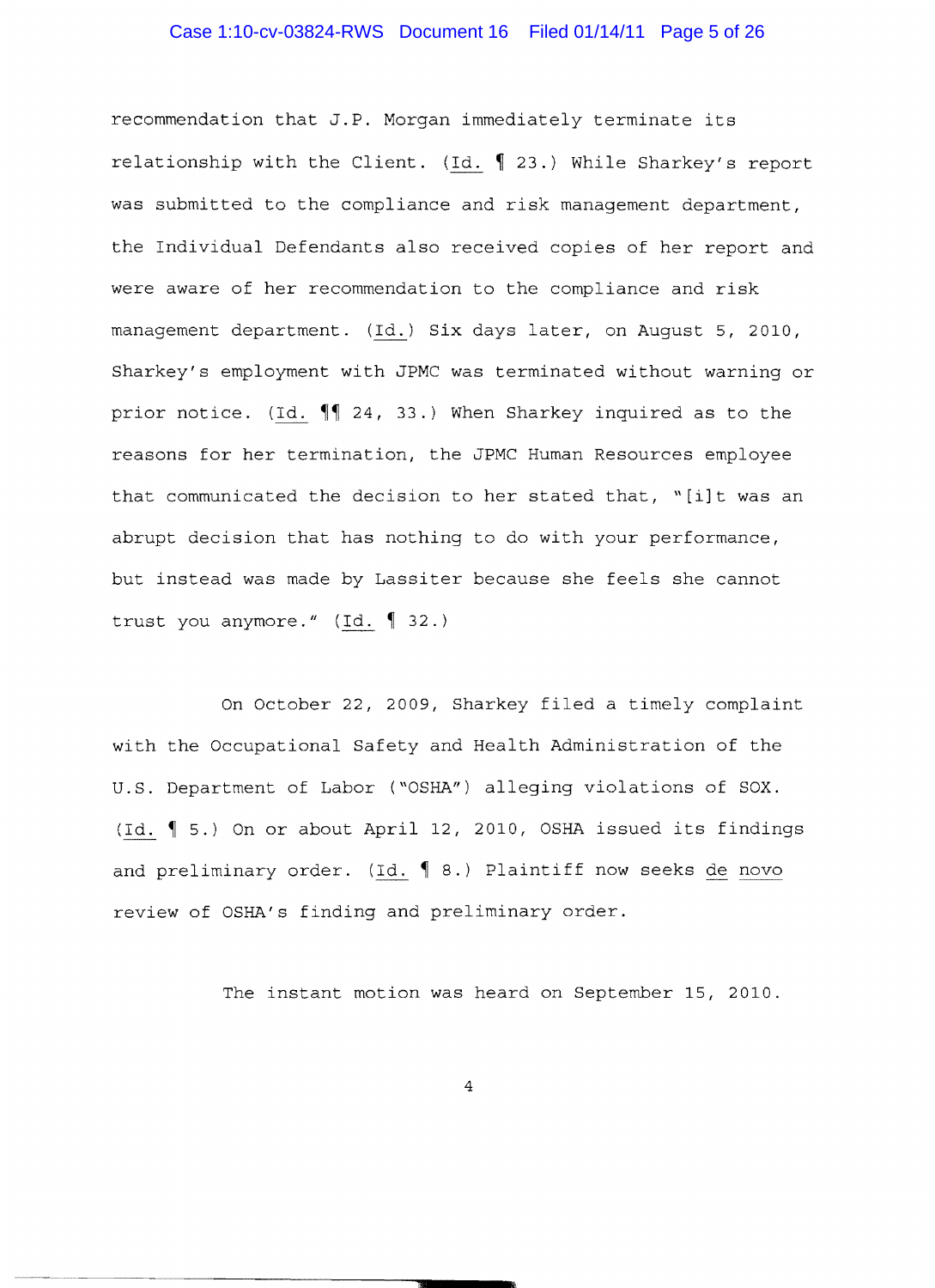### **The Applicable Standard**

On a motion to dismiss pursuant to Rule 12, all factual allegations in the complaint are accepted as true, and all inferences are drawn in favor of the pleader. Mills v. Polar Molecular Corp., 12 F.3d 1170, 1174 (2d Cir. 1993). The issue "is not whether a plaintiff will ultimately prevail but whether the claimant is entitled to offer evidence to support the claims." Villager Pond, Inc. v. Town of Darien, 56 F.3d 375, 378 (2d Cir. 1995) (quoting Scheuer v. Rhodes, 416 U.S. 232, 235 36  $(1974)$ ).

To survive a motion to dismiss pursuant to Rule 12(b) (6), "a complaint must contain sufficient factual matter, accepted as true, to 'state a claim to relief that is plausible on its face.'" Ashcroft v. Iqbal, --- U.S. ---, 129 S. Ct. 1937, 1949, 173 L. Ed. 2d 868 (2009) (quoting Bell Atl. Corp. v. Twombly, 550 U.S. 544, 570 (2007)). Though the court must accept the factual allegations of a complaint as true, it is "not bound to accept as true a legal conclusion couched as a factual allegation." Iqbal, 129 S. Ct. at 1949 (quoting Twombly, 550 U.S. at 555). Plaintiffs must allege sufficient facts to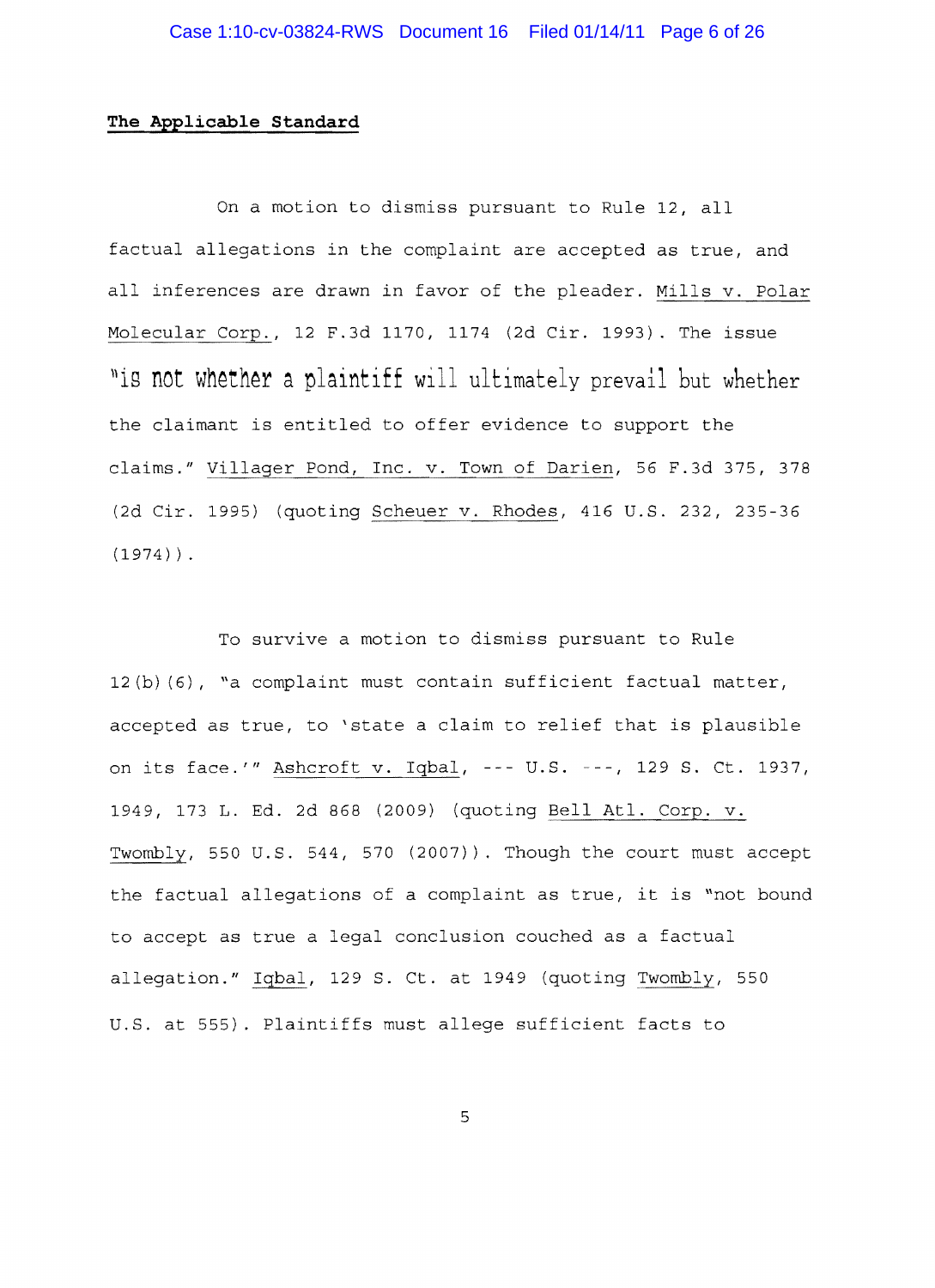# Case 1:10-cv-03824-RWS Document 16 Filed 01/14/11 Page 7 of 26

"nudge [ ] their claims across the line from conceivable to plausible." Twombly, 550 U.S. at 570.

Rule  $8(a)$  of the Federal Rules of Civil Procedure requires "a short and plain statement of the claim showing that the pleader is entitled to relief." Subsequent to Twombly, the Supreme Court clarified any doubt about a heightened pleading standard by reiterating that to satisfy Rule 8 (a) (2) "[s] pecific facts are not necessary; the statement need only 'give the defendant fair notice of what the . . . claim is and the grounds upon which it rests.'" Erickson v. Pardus, 551 U.S. 89, 93 (2007) (citing Twombly, 550 U.S. at 555). "When there are wellpleaded factual allegations, a court should assume their veracity and then determine whether they plausibly given rise to an entitlement to relief." Iqbal, 129 S. Ct. at 1950. However, "[t]here must still be enough facts alleged to raise a right to relief above the speculative level to a plausible level, so that the defendant may know what the claims are and the grounds on which they rest (in order to shape a defense)." Dallio v. Hebert, 678 F. Supp. 2d 35, 53 (N.D.N.Y. 2009).

Where, as here, the complaint "fail[s] to state a claim upon which relief can be granted," it must be dismissed.

·~···-~--···--··--···---------------:".iIIIIi**\_\_1\_\_\_\_**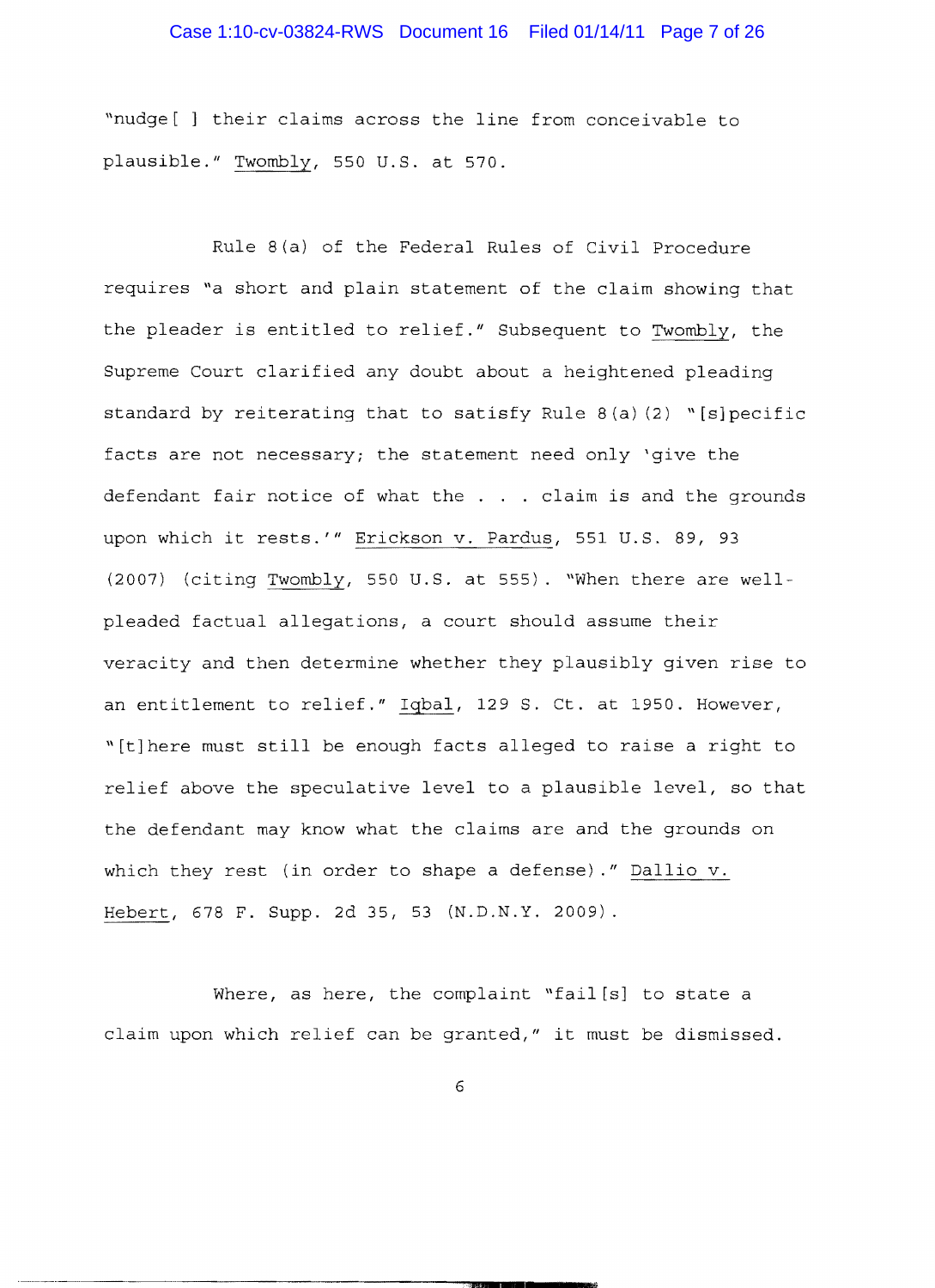#### Case 1:10-cv-03824-RWS Document 16 Filed 01/14/11 Page 8 of 26

Fed. R. Civ. **P.** 12(b) (6); Iqbal, 129 **S.** Ct. at 1940. "[A] plaintiff's obligation to provide the 'grounds' of his 'entitle [ment] to relief' requires more than labels and conclusions, and a formulaic recitation of the elements of a cause of action with not do." Twombly, 550 U.S. at 555 (citation omitted). And, "[tlhreadbare recitals of the elements of a cause of action, supported by mere conclusory statements, do not suffice." Iqbal, 129 S. Ct. at 1940; see also Vaughn v. Air Line Pilots Ass'n, Int'l, 604 F.3d 703, 709 (2d Cir. 2010); Portes v. Wyeth Pharms., Inc., No. 06 Civ. 2689 (WHP), 2007 WL 2363356, at \*2 {S.D.N.Y. Aug. 20, 2007} (applying standards to a SOX whistleblower claim) .

As set forth below, the complaint fails to meet the above standards and therefore is dismissed.

### **The Sarbanes-Oxley Claim Is Dismissed**

The whistleblower provisions of sox provide, in relevant part:

No company with a class of securities registered under section 12 of the Securities Exchange Act of 1934 . . . or that is required to file reports under section 15 $(d)$  of the Securities Exchange Act..., or any officer, employee . . . or agent of such company, may discharge, demote, suspend, threaten, harass, or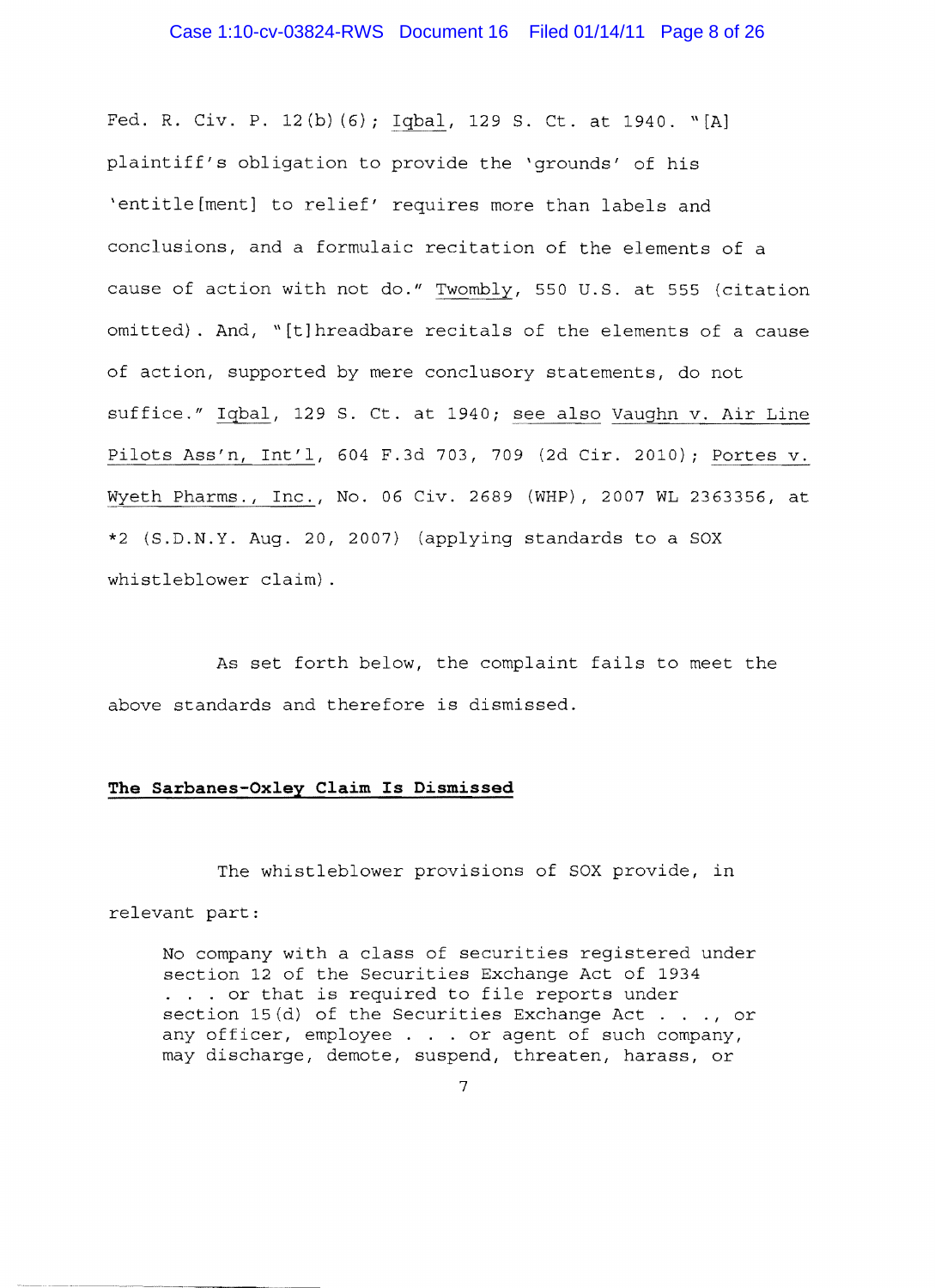in any other manner discriminate against an employee in the terms and conditions of employment because of any lawful act done by the employee

- (1) to provide information, cause information to be provided, or otherwise assist in any investigation regarding any conduct which the employee reasonably believes constitutes a violation of section 1341, 1343, 1344, or 1348, any rule or regulation of the Securities and Exchange commission, or any provision of Federal law relating to fraud against shareholders, when the information or assistance is provided to or the investigation is conducted by  $-$ 
	- *(C)*  a person with supervisory authority over the employee (or such other person working for the employer who has the authority to investigate, discover, or terminate mi sconduct) .

18 U.S.C. § 1514A(a).

To state a claim under the SOX whistleblower provision, Plaintiff must make a prima facie showing that: (a) she engaged in protected activity; (b) JPMC or the Individual Defendants knew or suspected that Plaintiff engaged in protected activity; (c) Plaintiff suffered an unfavorable employment action; and (d) the circumstances are sufficient to raise an inference that the protected activity contributed to the unfavorable employment action. 29 C.F.R. § 1980.104(b)(1)( $i$ -iv); see also Fraser v. Fiduciary Trust Co. Int'l, 417 F. Supp. 2d 310, 322 (S.D.N.Y. 2006).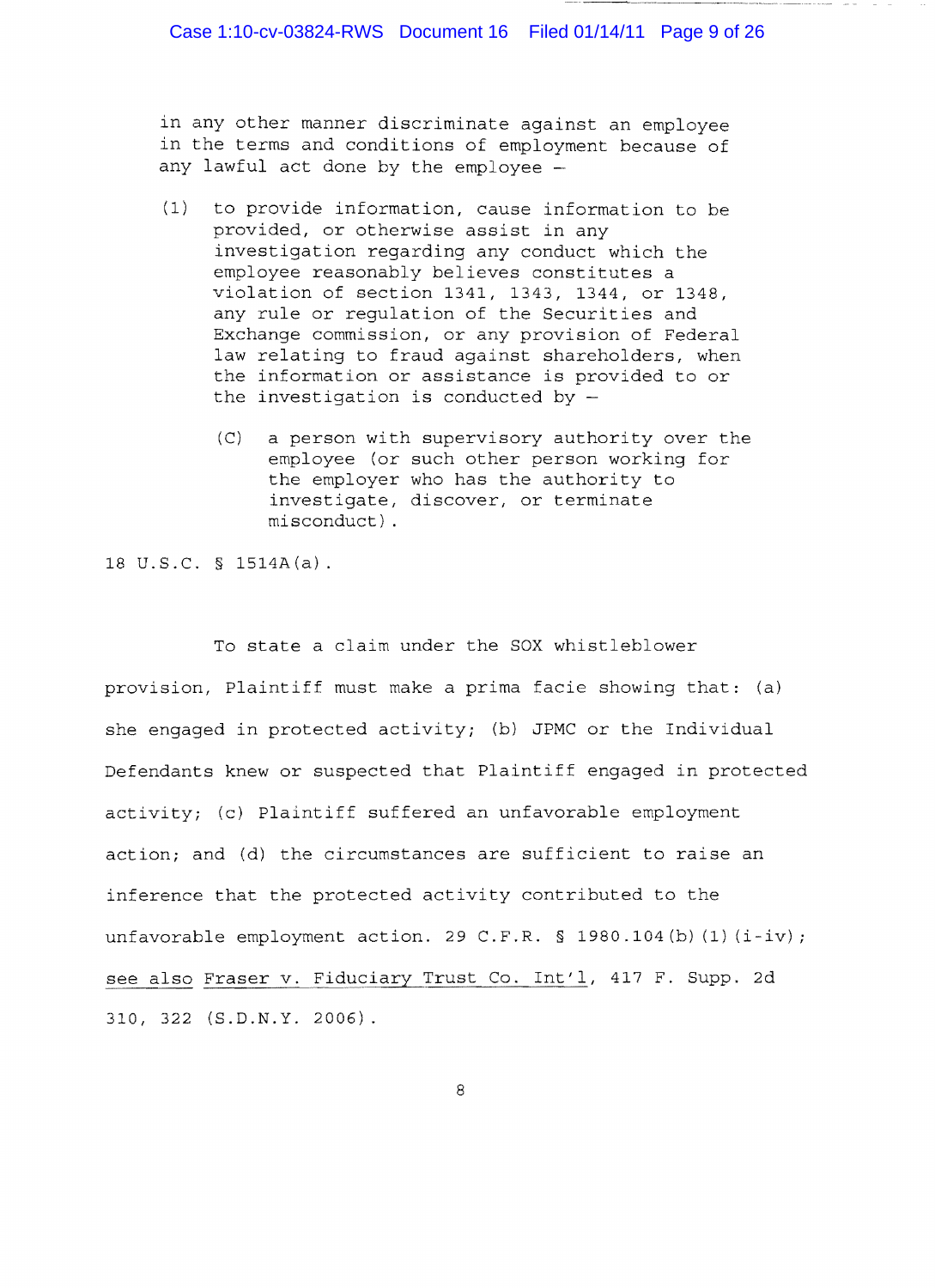Further, "SOX protects employees who provide information, which the employee 'reasonably believes constitutes a violation' of any SEC rule or requlation or 'Federal law relating to fraud against shareholders.'" Fraser, 417 F. Supp. 2d at 322 (quoting Collins v. Beazer Homes USA, Inc., 334 F. Supp. 2d 1365, 1375 (N.D. Ga.  $2004)$ ).

### A. Sharkey Engaged in Protected Activity

According to Defendants, because Plaintiff claims to have reported illegal activities in which a JPMC client was engaged, not illegal activities on the part of JPMC, her actions do not constitute "protected activity" under SOX. Moreover, the Complaint does not allege that JPMC knew of any protected activity covered by SOX. Thus, according to Defendants, the absence of any allegation that JPMC was violating any of the statutes or regulations enumerated in the SOX statute is fatal to the Complaint.

Defendants have noted that courts and administrative law judges consistently emphasize that the SOX whistleblower provision is designed to protect employees of public companies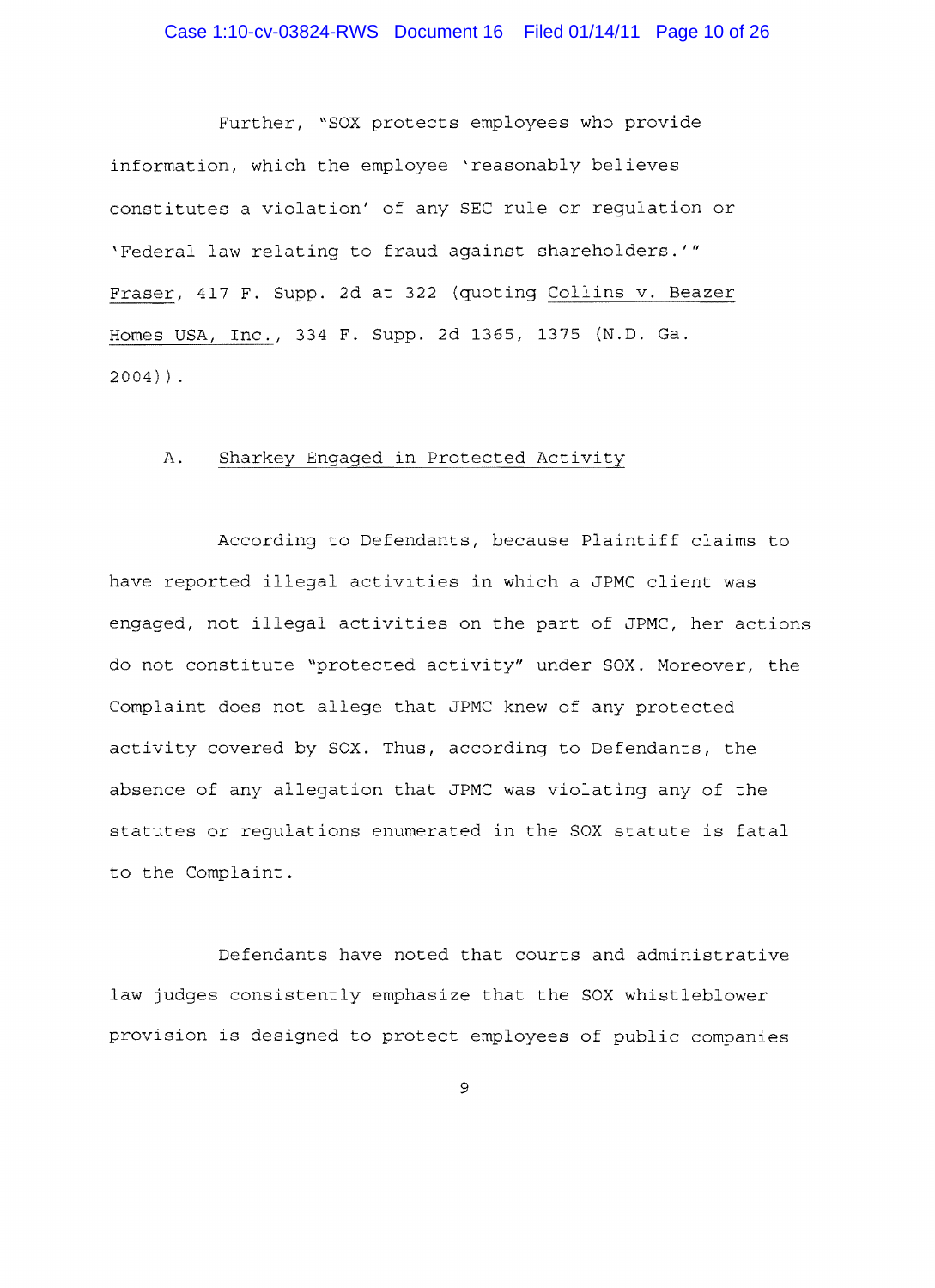# Case 1:10-cv-03824-RWS Document 16 Filed 01/14/11 Page 11 of 26

from retaliation for reporting that their employers engaged in a violation of one of the enumerated statutes or regulations. See Fraser v. Fiduciary Trust Int'l, No. 04 Civ. 6958 (PAC), 2009 WL 2601389, at \*5 (S.D.N.Y. Aug. 25, 2009) (hereinafter "Fraser 11") (to qualify as protected activity, "the complaining employee's belief that his employer's conduct violated one of the enumerated categories must be both objectively and subjectively reasonable") (citation omitted); Portes, 2007 WL 2363356, at \*4 ("Where a communication 'is barren of any allegations of conduct that would alert [a defendant] that [the plaintiff] believed the company was violating any federal rule or law related to fraud against shareholders,' the reporting is not protected by SOX.") (quoting Fraser, 417 F. Supp. 2d at 322); Pardy v. Gray, No. 07 Civ. 6324 (LAP), 2008 WL 2756331, at \*5 (S.D.N.Y. July 15, 2008) ("It is sufficient for a plaintiff to show that she reasonably believed . . . that her employer was violating the applicable federal law."); Allen v. Admin. Review Bd., 514 F.3d 468,477 (5th Cir. 2008) ("[A]n employee's reasonable but mistaken belief that an employer engaged in conduct that constitutes a violation of one of the six enumerated categories is protected. *")* .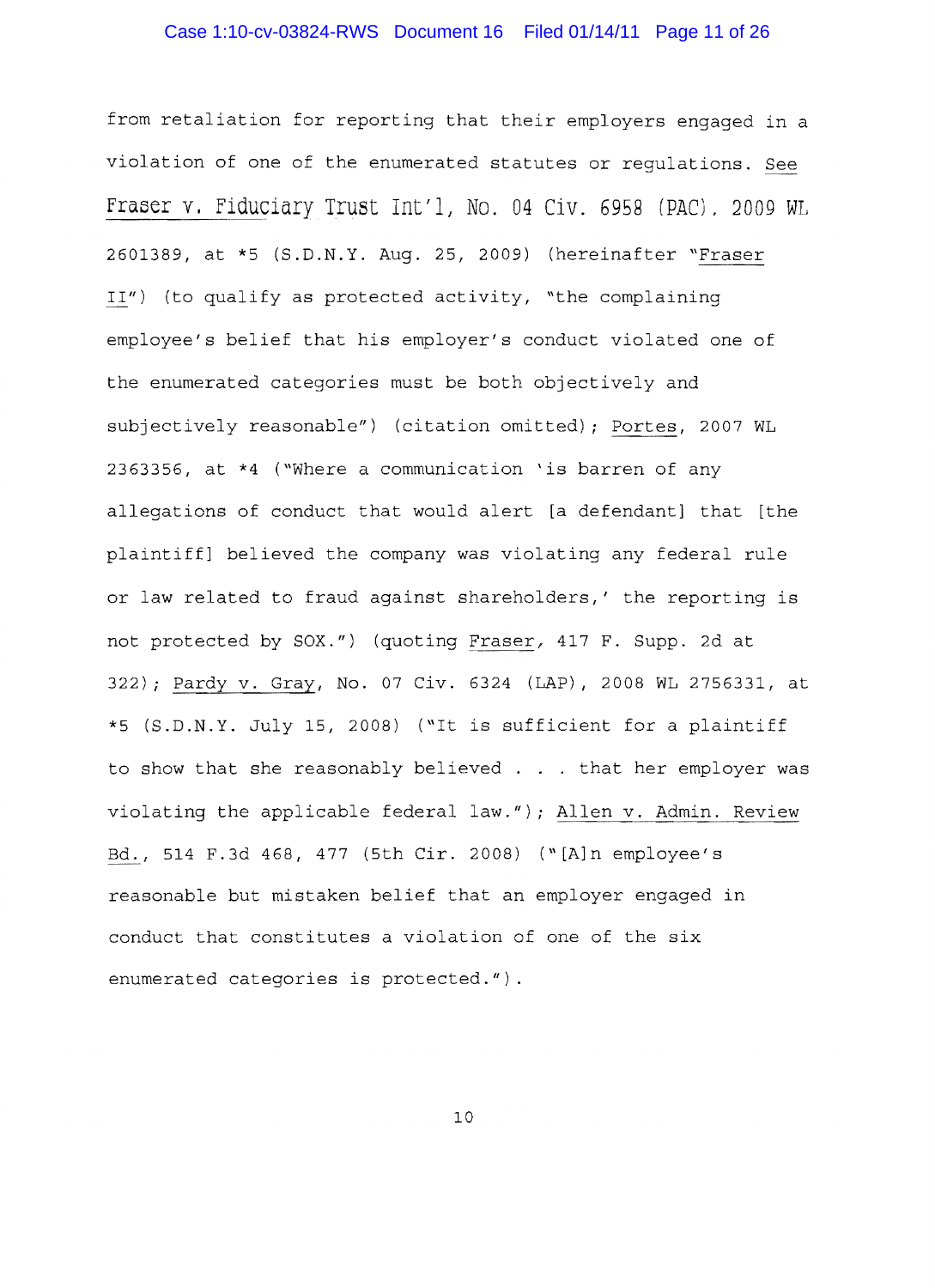# Case 1:10-cv-03824-RWS Document 16 Filed 01/14/11 Page 12 of 26

It is Plaintiff's view that reporting violations of federal law by third parties other than the employer is covered by SOX. The parties agree that no decisions have been reported with respect to this contention or Defendants' contrary view.

SOX was enacted in the wake of Enron's collapse, to provide greater protection to shareholders of public companies. See S. Rep. No. 107-146, as reprinted in 2002 WL 863249, at \*2 (May 6, 2002). In an effort to uncover corporate fraud, Congress included a whistleblower provision to "encourage and protect [employees] who report fraudulent activity that can damage innocent investors in publicly traded companies." Id. at \*19; see also 18 U.S.C. § 1514A. An employee who reports his reasonable belief that the company is engaged in mail fraud, wire fraud, bank fraud, securities fraud, a violation of any rule or regulation of the Securities Exchange Commission, or any provision of Federal law relating to fraud against shareholders, is protected against retaliation. See Portes, 2007 WL 2363356, at  $*4$ .

Because SOX is a statute designed to promote corporate ethics by protecting whistleblowers from retaliation, it should not be read narrowly. See Mahony v. Keyspan Corp., No. 04 Civ.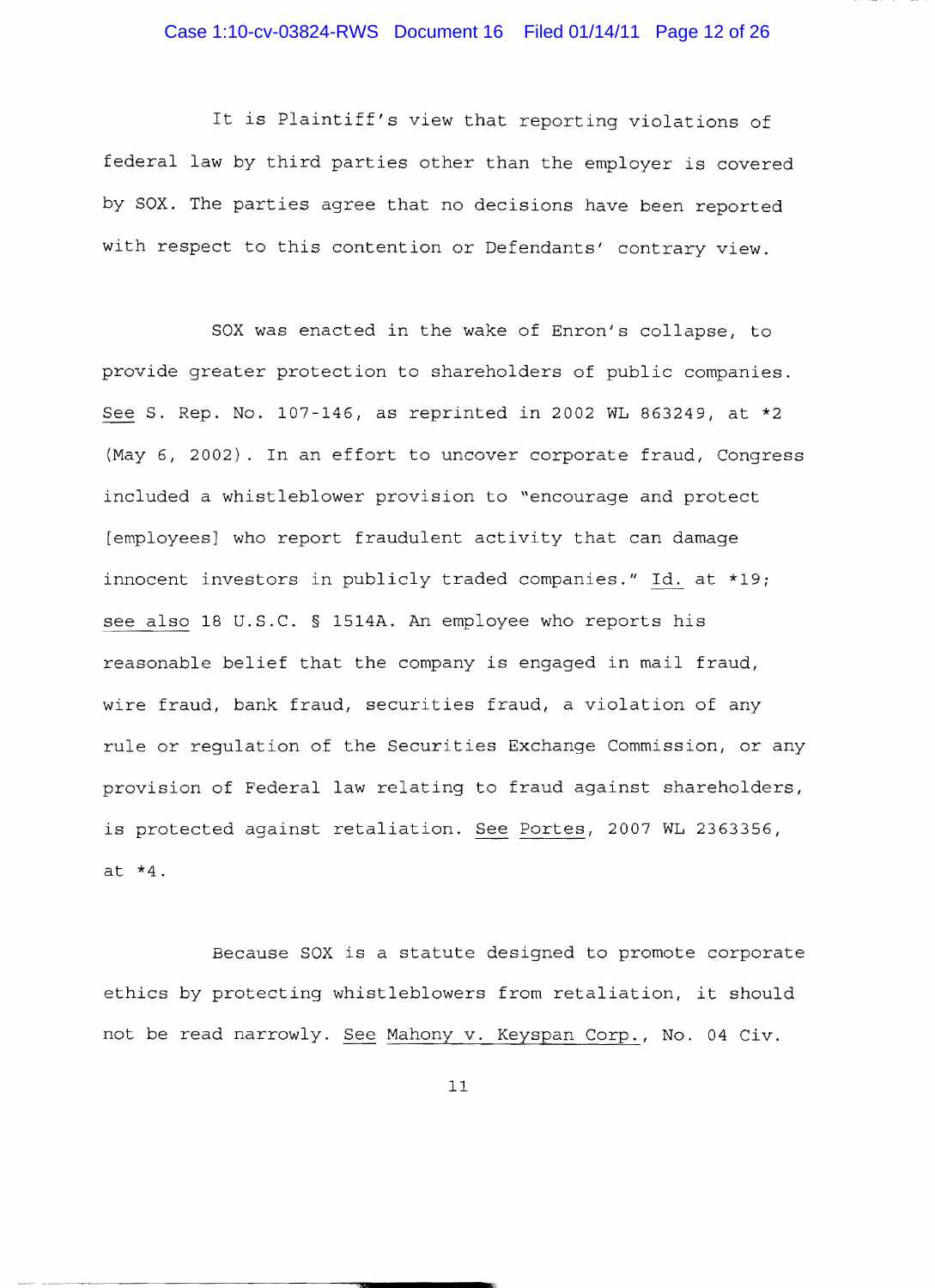# Case 1:10-cv-03824-RWS Document 16 Filed 01/14/11 Page 13 of 26

554,2007 WL 805813, at \*5 (E.D.N.Y. Mar. 12, 2007) ("Given that SOX is a statute designed to promote corporate ethics by protecting whistleblowers from retaliation, it is reasonable to construe the statute broadly."). Indeed, a broad reading of the whistleblower provisions can be said to comply with Congressional intent. See 149 Cong. Rec. S1725 (Jan. 29, 2003) (statement of Sen. Leahy) ("The law was intentionally written to sweep broadly, protecting an employee of a publicly traded company who took reasonable action to try to protect investors and the market.") .

The legislative history concerning the SOX whistleblower provision indicated that Sarbanes-Oxley was enacted to counteract a corporate culture that "discourages employees from reporting fraudulent behavior not only to the proper authorities such as the FBI and the SEC, but even internally. This 'corporate code of silence' not only hampers investigations, but also creates a climate where ongoing wrongdoing can occur with virtual impunity. The consequences of this corporate code of silence for investors in publicly traded companies, in particular, and for the stock market, in general, are serious and adverse, and they must be remedied." S. Rep. No.  $107 - 146$ , at  $*5$ .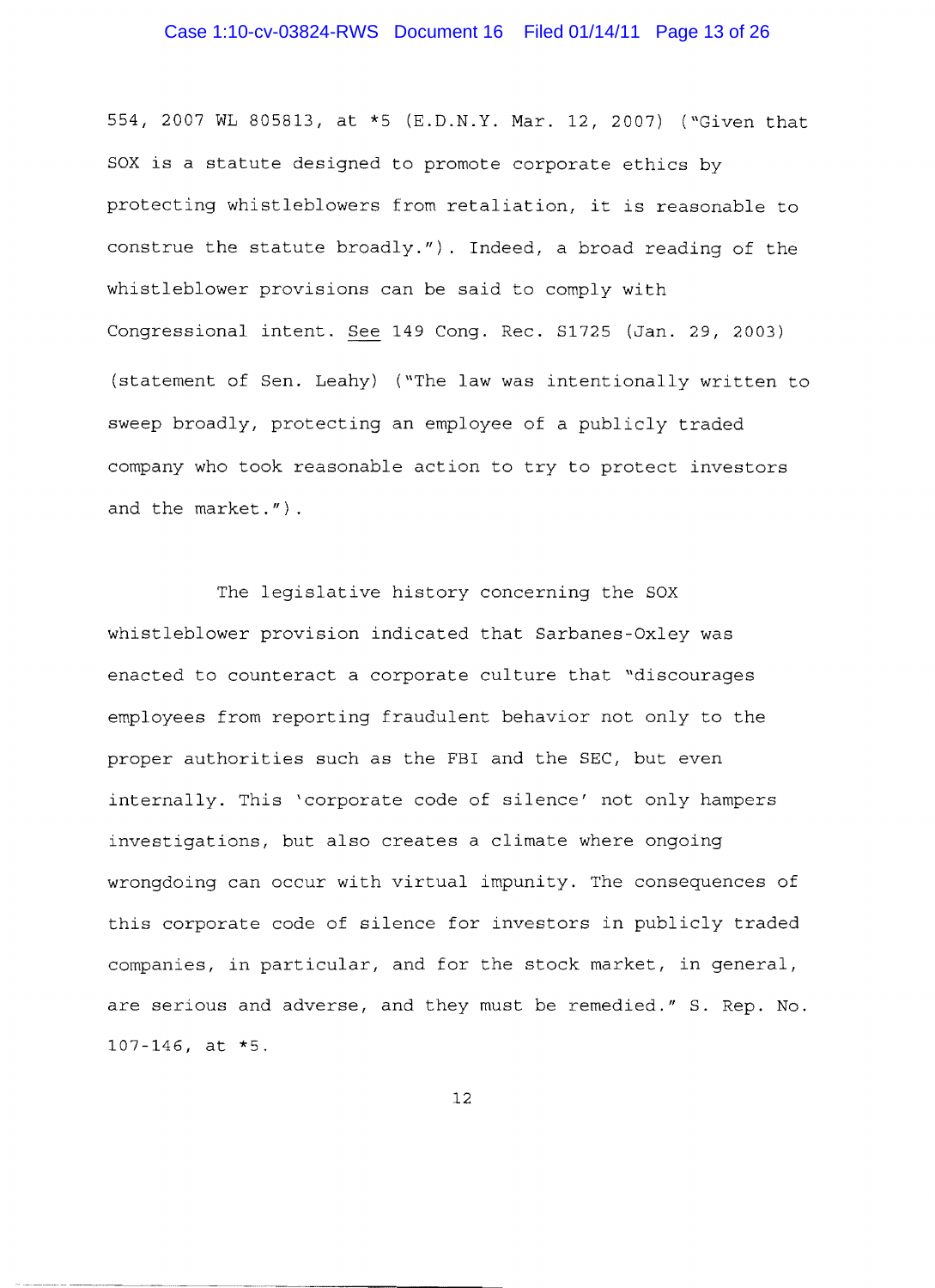SOX precludes an employer from retaliating against any employee who provides information or otherwise assists in an investigation regarding conduct which the employee reasonably believes constitutes a violation of "section 1341 [Frauds and Swindles], 1343 [Fraud by Wire, Radio or Television], 1344 [Bank Fraud], or 1348 [Securities and Commodities Fraud], any rule or regulation of the [SEC], or any provision of Federal law relating to fraud against shareholders." 18 U.S.C. 1514A(a) (1) . The statute by its terms does not require that the fraudulent conduct or violation of federal securities law be committed directly by the employer that takes the retaliatory action.

In each of the cases cited by Defendants, the plaintiffs alleged that their employer had been the entity which engaged in the conduct which was believed to have violated one of the enumerated categories of 18 U.S.C.  $\S$  1514A(a)(1). However, none of these cases stand for the proposition that the SOX protections are limited only to those employees that report that their employer engaged in conduct prohibited by those statutes referenced in 18 U.S.C. § 1514A(a)(1). See, e.g., Fraser II, 2009 WL 2601389, at \*5; Portes, 2007 WL 2363356, at \*4; Pardy, 2008 WL 2756331, at \*5; Allen, 514 F.3d at 476-77.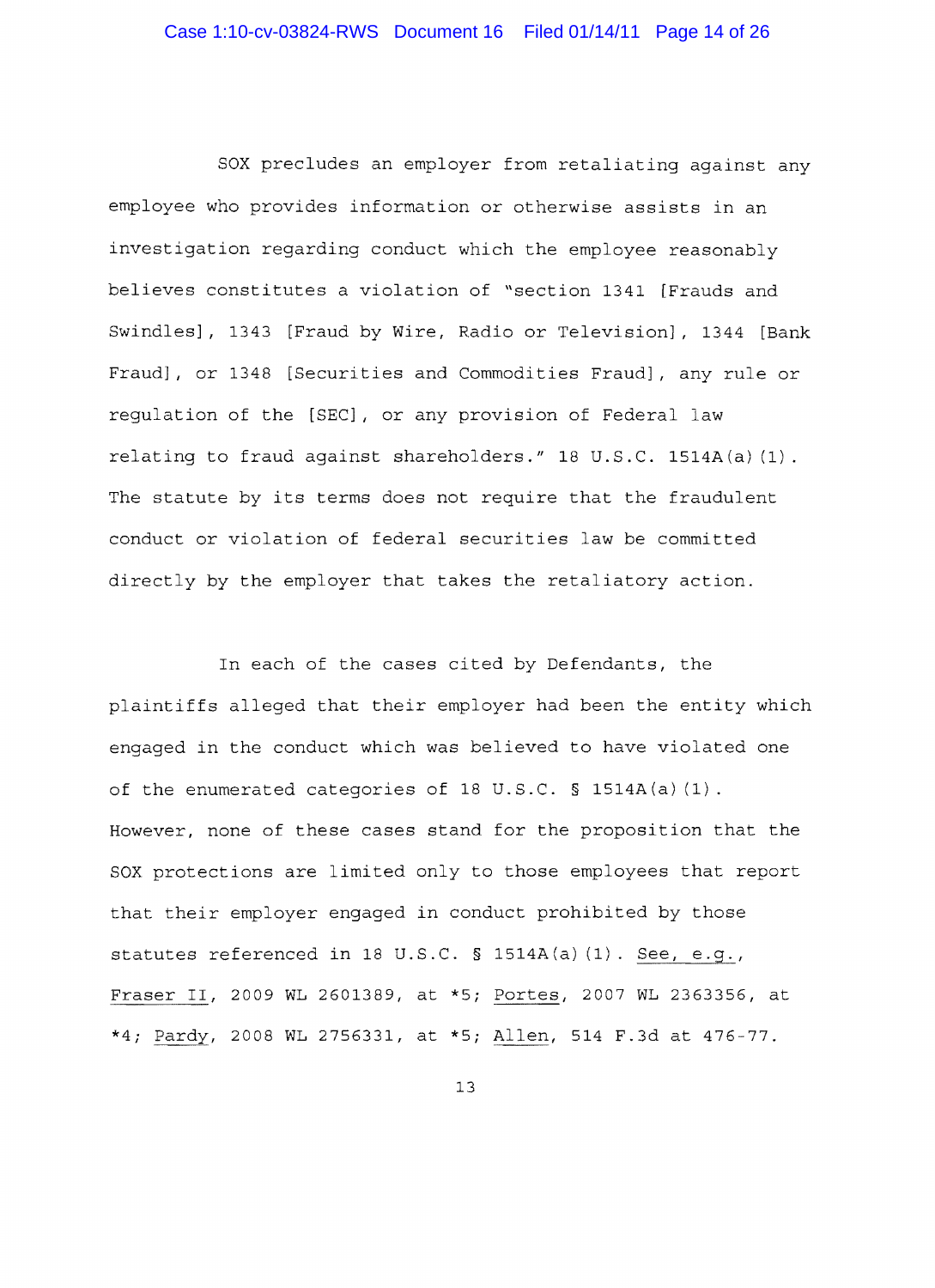# Case 1:10-cv-03824-RWS Document 16 Filed 01/14/11 Page 15 of 26

In light of the language of the statute and the legislative history, Plaintiff has properly pled that she engaged in conduct protected by 18 U.S.C. § 1514A when she repeatedly reported her concerns regarding the Client's illegal activity to the Individual Defendants and JPMC's risk and compliance team.

### B. The Illegal Activity Was Not Adequately Alleged

To state a whistleblower claim under SOX, a "plaintiff need not show an actual violation of the law." Fraser, 417 F. Supp. 2d at 322. Instead, "SOX protects employees who provide information which the employee 'reasonably believes constitutes a violation' of any SEC rule or regulation or "Federal law relating to fraud against shareholders.'" Id. (citing 18 U.S.C.  $$ 1514A(a) (1)$ .

A whistleblower "need not 'cite a code section he believes was violated' in his communication to his employer, but the employee's communications must identify the specific conduct that the employee believes to be illegal." Welch v. Chao, 536 F.3d 269, 276 (4th Cir. 2008) (citing Fraser, 417 F. Supp. 2d at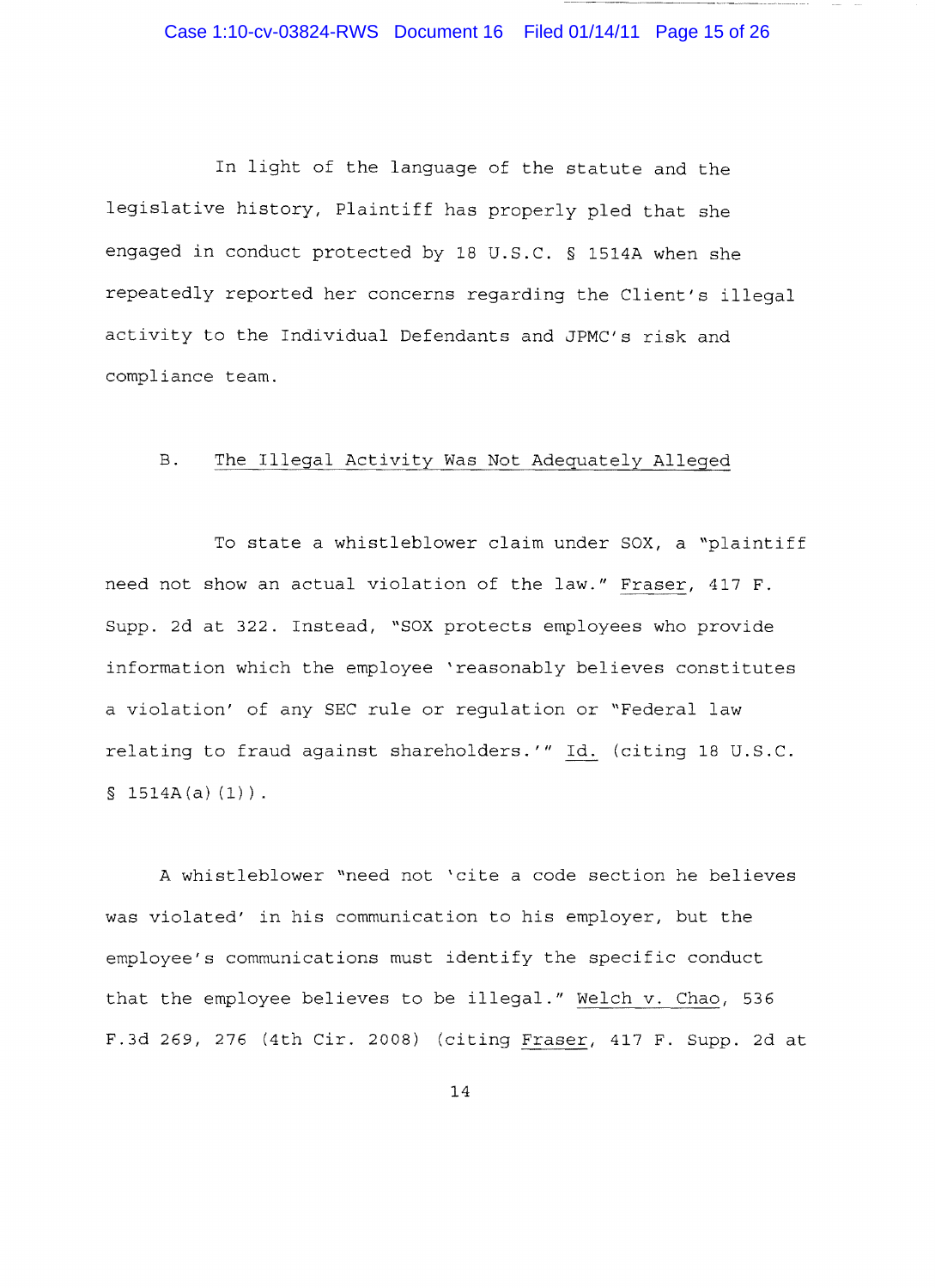322), cert. denied 129 S. Ct. 1985 (2009). Courts have held the "protected activity must implicate the substantive law protected in Sarbanes-Oxley 'definitely and specifically.'" Fraser, 417 F. Supp. 2d at 322. However, contrary to Defendants' position, the "'definitely and specifically' language clearly does not impose a heightened pleading standard in Sarbanes-Oxley whistleblower cases." Welch, 536 F.3d at 277. Rather, "for the whistleblower to be protected by [SOX], the reported information must have a certain degree of specificity [and] must state particular concerns which, at the very least, reasonably identify a respondent's conduct that the complainant believes to be illegal." Fraser, 417 F. Supp. 2d at 322 (quoting Lerbs v. Buca Di Beppo, Inc., 2004-S0X-8, 2004 WL 5030304, at \*11 (U.S. Dept. of Labor June 15, 2004)). The information reported must be sufficiently specific to "identify a respondent's conduct that the complainant believes to be *illegal."* Id.

To have engaged in protected activity, a plaintiff must have complained of activity "definitively and specifically relate[d] to one of the six enumerated categories of misconduct contained in SOX § 806, i.e. mail fraud, wire fraud, bank fraud, securities fraud, violation of an SEC rule or regulation, or violation of a federal law relating to fraud against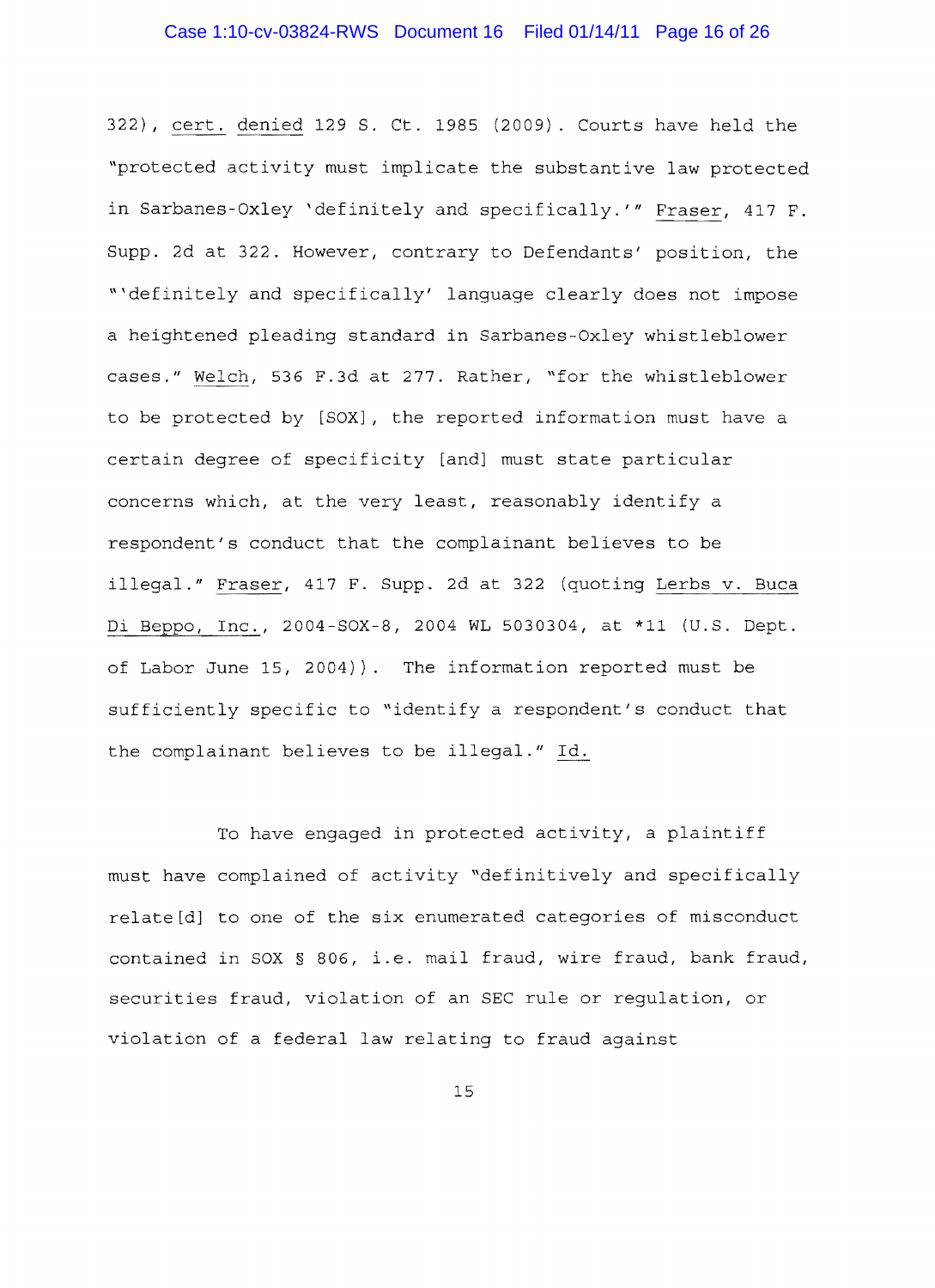# Case 1:10-cv-03824-RWS Document 16 Filed 01/14/11 Page 17 of 26

shareholders." Fraser II, 2009 WL 2601389, at \*5 (quoting Allen, 514 F.3d at 476 77) i see also 18 U.S.C. § 1514A(a) (1).

In addition, "the complaining employee's belief that his employer's conduct violated one of the enumerated categories must be both objectively and subjectively reasonable." Fraser II, 2009 WL 2601389, at \*5 (citation omitted). "Thus, the employee must show both that he actually believed the conduct complained of constituted a violation of pertinent law and that 'a reasonable person in his position would have believed that the conduct constituted a violation.'" Welch, 536 F.3d at 278 n.4 (quoting Livingston v. Wyeth, Inc., 520 F.3d 344, 352 (4th  $Cir. 2008)$ .

In assessing the reasonableness of a plaintiff's belief regarding the illegality of the particular conduct at issue, courts look to the "basis of the knowledge available to a reasonable person in the circumstances with the employee's training and experience." See Mahony, 2007 WL 805813, at \*5. The legislative history of SOX indicates that the reasonableness test "is intended to impose the normal reasonable person standard used and interpreted in a wide variety of legal contexts." Legislative History of Title VIII of HR 2673: The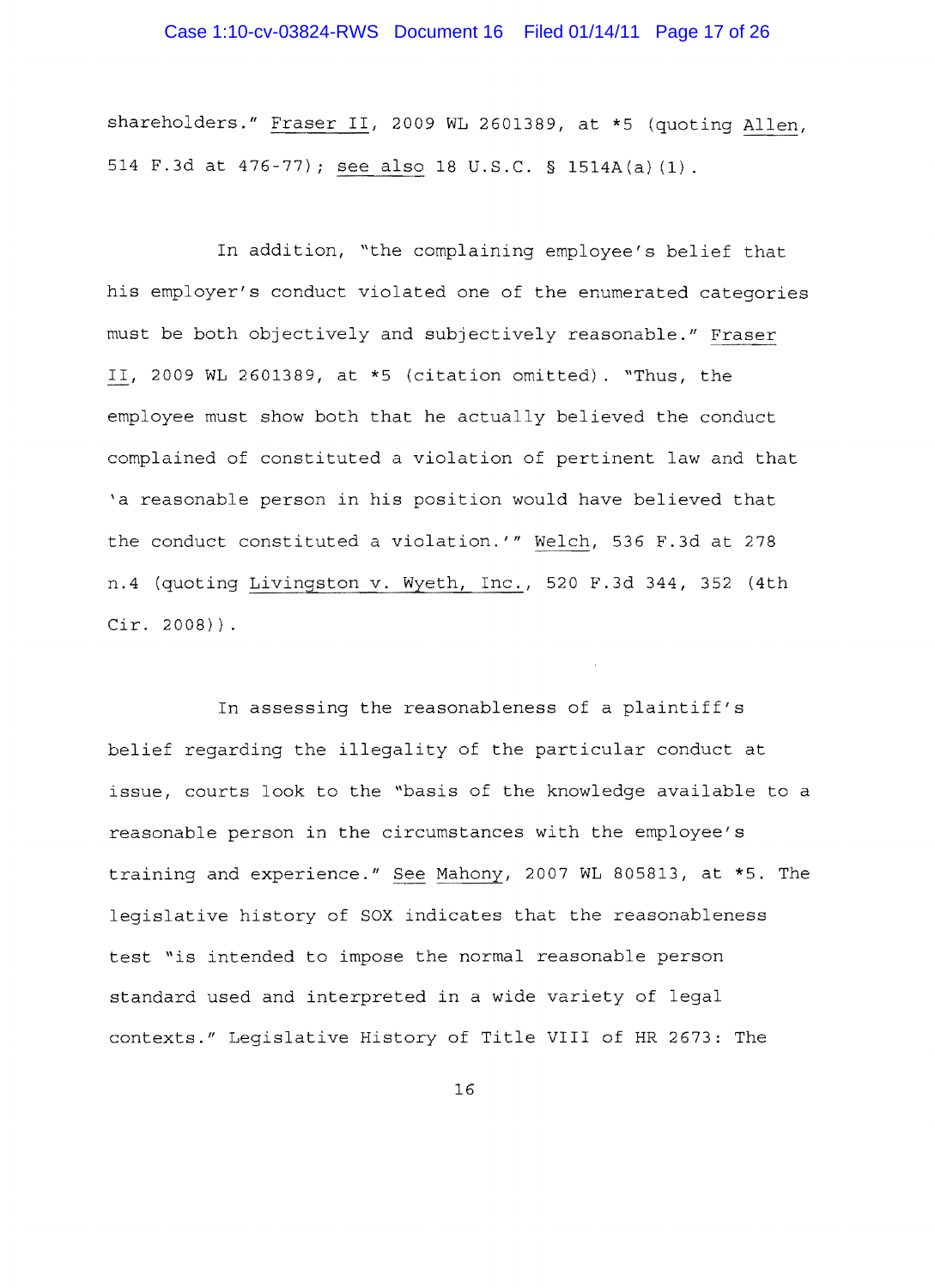# Case 1:10-cv-03824-RWS Document 16 Filed 01/14/11 Page 18 of 26

8arbanes-Oxley Act of *2002 1* 148 Congo Rec. *87418 1* 7420 (daily ed. July 26, 2002). "The threshold is intended to include all good faith and reasonable reporting of fraud, and there should be no presumption that reporting is otherwise, absent specific evidence." Id.

including mail fraud, bank fraud and money laundering." (<u>See id.</u> Plaintiff has alleged that members of JPMC/s compliance and risk management team had contacted her to express concerns that the Client was involved in illegal activities, including mail fraud, bank fraud and money laundering, and that Sharkey had conducted independent research to determine whether Client was engaged in such illegal activities. (See Compl. ~~ 19-20.) Based on this information l Plaintiff has alleged that "she reasonably believed that the client was violating federal securities laws" and was engaged in "illegal activities, ~~ 20 1 22.) Sharkey has alleged that she informed her superiors that she "belie[ved] the [client] was engaged in illegal activities" and that JPMC should "exit the relationship" with the client. (Compl.  $\P$  20, 23.)

The Complaint has alleged that Defendants *1* "actions were taken in unlawful retaliation for Sharkey's efforts to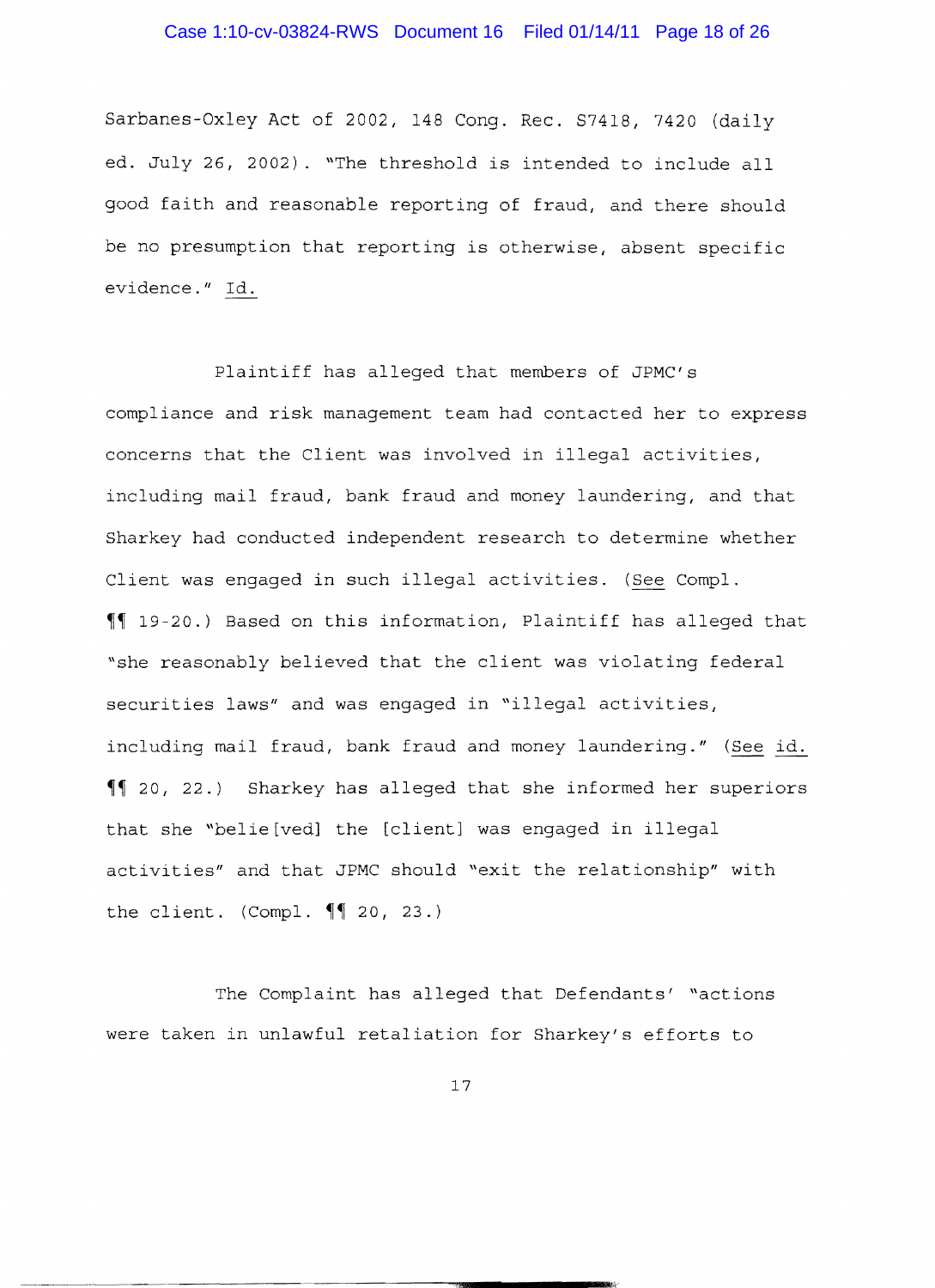# Case 1:10-cv-03824-RWS Document 16 Filed 01/14/11 Page 19 of 26

report and prevent what Sharkey reasonably believed to be Defendants' violations of the applicable securities regulations and laws, including without limitation, the federal securities fraud statutes . . . and 18 U.S.C. §§ 1341, 1343 and 1348."  $(Comp1. \{ 36. \})$ 

Defendants argue that even if Plaintiff's reporting the Client's alleged illegal activities were a protected activity under SOX, the Complaint fails because it only refers to "illegal activities" and does not "specifically or definitively" state how the Client allegedly violated any of the laws or regulations enumerated in SOX. See Portes, 2007 WL 2363356, at \*4.

Defendants also argue that Plaintiff has failed to allege facts supporting her "reasonable belief" that illegal activities occurred. Defendants' citations in this regard are limited to cases in which the court had the benefit of a fully developed record from which to determine the reasonableness of the plaintiff's belief that the conduct at issue violated federal fraud or securities laws. See Harp v. Charter Commc'ns, Inc., 558 F.3d 722, 723-26 (7th Cir. 2009) (summary judgment) <sup>i</sup>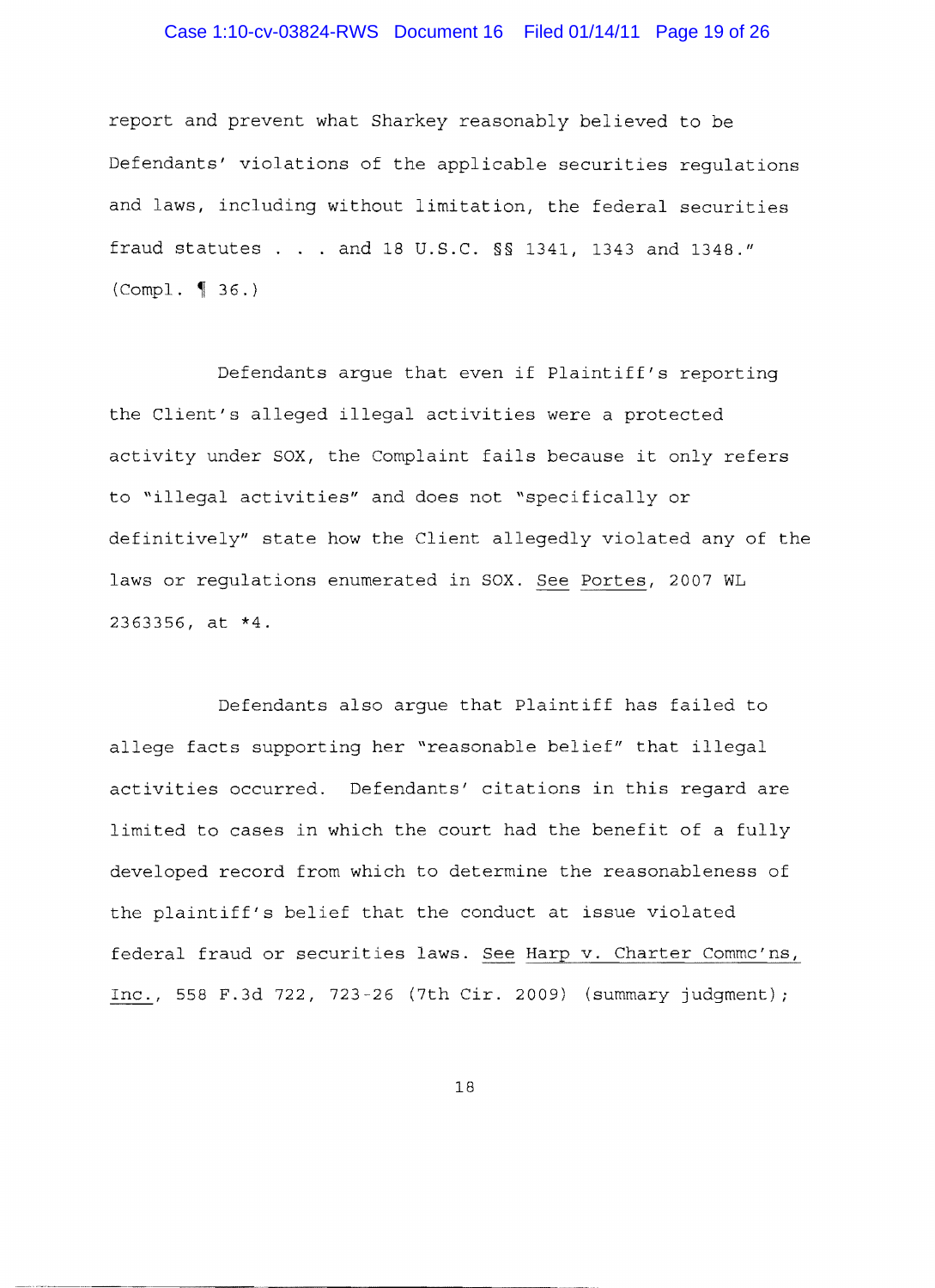# Case 1:10-cv-03824-RWS Document 16 Filed 01/14/11 Page 20 of 26

Allen, 514 F.3d at 476 (review of order of U.S. Dep't of Labor's Administrative Review Board) .

Sharkey has conceded in her Opposition Brief that to state a SOX whistleblower claim, "the employee's communications must identify the specific conduct that the employee believes to be illegal." (Pl. Br. 14 (citing Welch, 536 F.3d at 276).) Plaintiff concedes in her brief that "the Complaint does not specifically state that Ms. Sharkey notified the Individual Defendants that she believed the Suspect Client had actually violated federal securities laws.  $\ldots$  ." (Id. 15.)

Plaintiff has contended that "it is reasonable to infer that the conclusions and recommendations that Ms. Sharkey shared with the Individual Defendants referenced her reasonable, good faith belief that [JPMC's] Client was engaged in mail fraud, bank fraud, money laundering and violations of federal securities laws." (Id.) However, Sharkey has not identified the allegedly illegal conduct that forms the basis of her whistleblower complaint.

Because of the SOX requirement that specific violations must be the subject of the whistle blowing and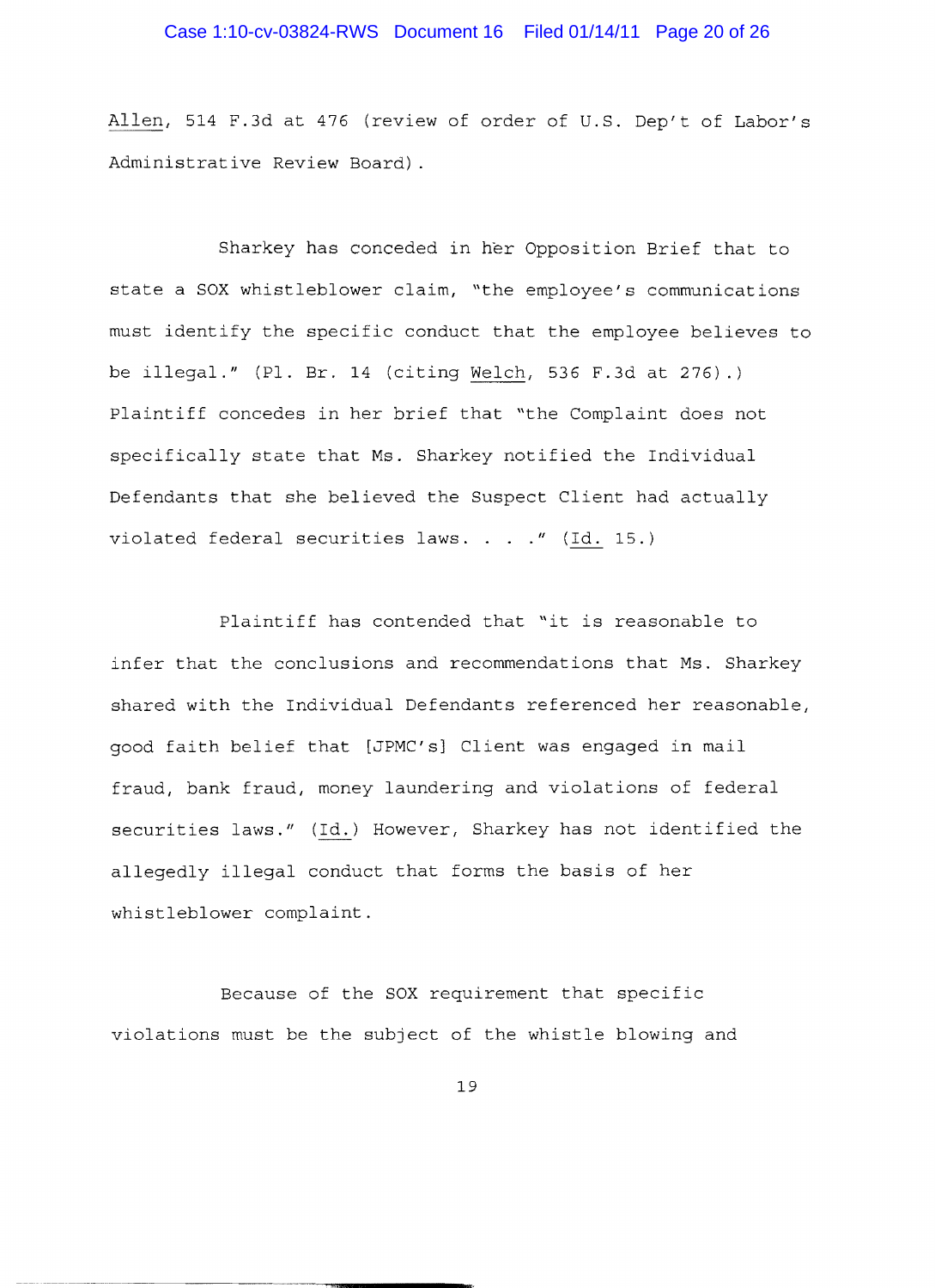# Case 1:10-cv-03824-RWS Document 16 Filed 01/14/11 Page 21 of 26

because of the absence of such specificity, the Complaint fails to state a SOX claim.

#### **The Contract Claim Is Dismissed**

The breach of contract claim is based on the theory that JPMC's Code of Conduct, which contains a non-retaliation policy, created an implied contract of employment. (Compl. <sup>~</sup>43.) However, the Code of Conduct specifically states that it "does not create any rights to continued employment and is not an employment *contract."* (Compl., Ex. B at 1.)

In the Second Circuit, "an employee alleging a breach of implied contract must prove that (1) an express written policy limiting the employer's right of discharge exists, (2) the employer (or one of its authorized representatives) made the employee aware of this policy, and (3) the employee detrimentally relied on the policy in accepting or continuing employment." Baron v. Port Authority of New York and New Jersey, 271 F.3d 81, 85 (2d Cir. 2001) (citing Lobosco v. New York Tel. Co./NYNEX, 96 N.Y.2d 312, 316 (2001)). The Second Circuit in Baron further explained that "[t]he New York Court of Appeals has admonished that this is a 'difficult pleading burden' and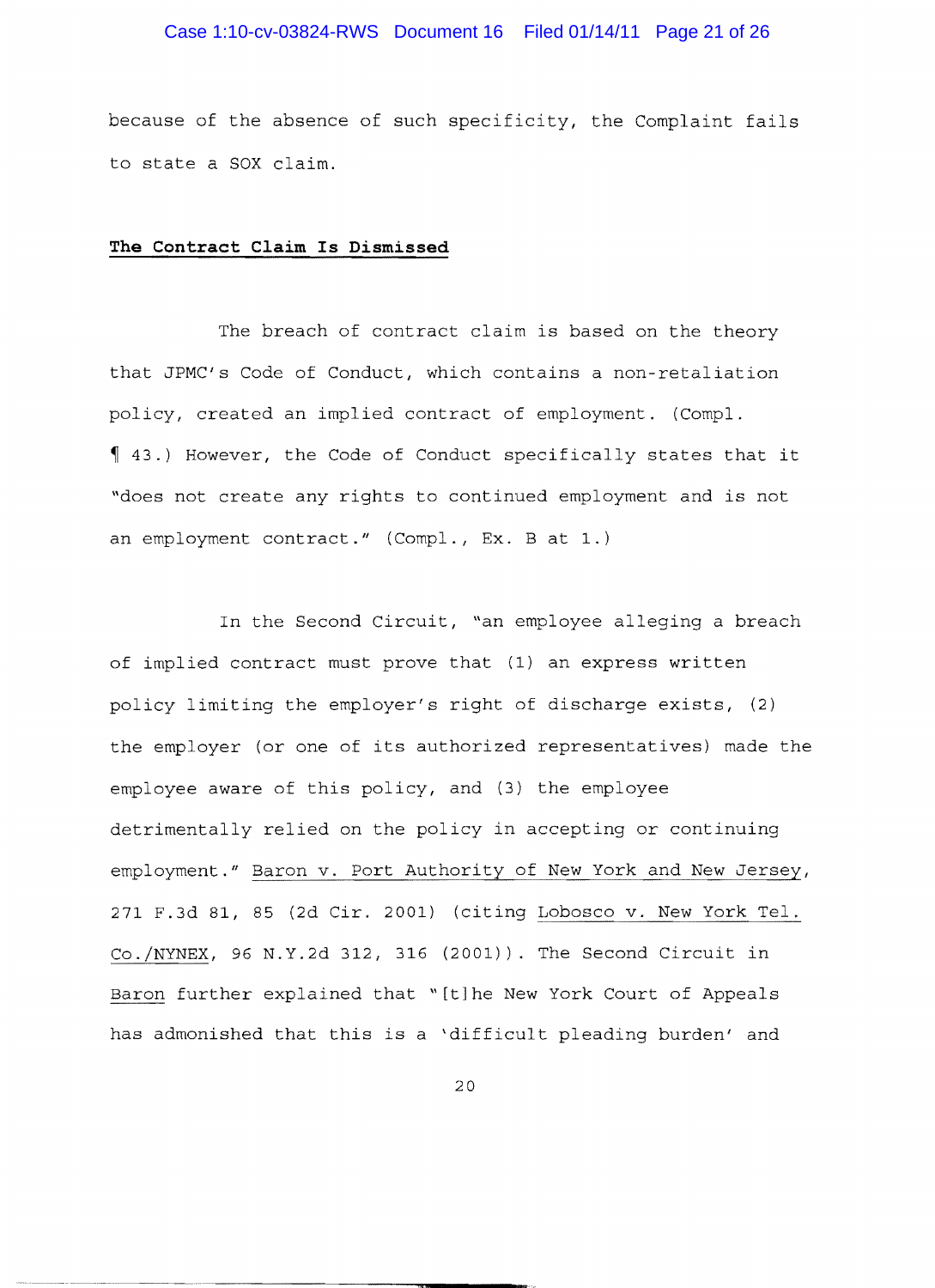# Case 1:10-cv-03824-RWS Document 16 Filed 01/14/11 Page 22 of 26

that ' [r]outinely issued employee manuals, handbooks and policy statements should not lightly be converted into binding employment agreements.'" Id. (internal citations and footnote omitted) .

Under New York law "an employment relationship is presumed to be a hiring at will, terminable at any time by either party." Sabetay v. Sterling Drug, Inc., 69 N.Y.2d 329, 333 (1987) (citation omitted). ~[T]here is no exception for firings that violate public policy such as, for example, discharge for exposing an employer's illegal activities." Lobosco, 96 N.Y.2d at 315 (citation omitted). Where a manual or policy statement contains a disclaimer that nothing in the manual is intended to create a contract, an employee cannot bring a breach of contract claim based on the manual or policy statement. See, e.g., Baron v. Port Authority of New York and New Jersey, 271 F.3d 81, 85-86 (2d Cir. 2001).

In Lobosco the Court found that the NYNEX Code of Conduct did not create contractual rights despite a provision in the code stating that the Company would not retaliate against employees who report violations of the code. 96 N.Y.2d at 315 16. In reaching its conclusion, the Court focused on a provision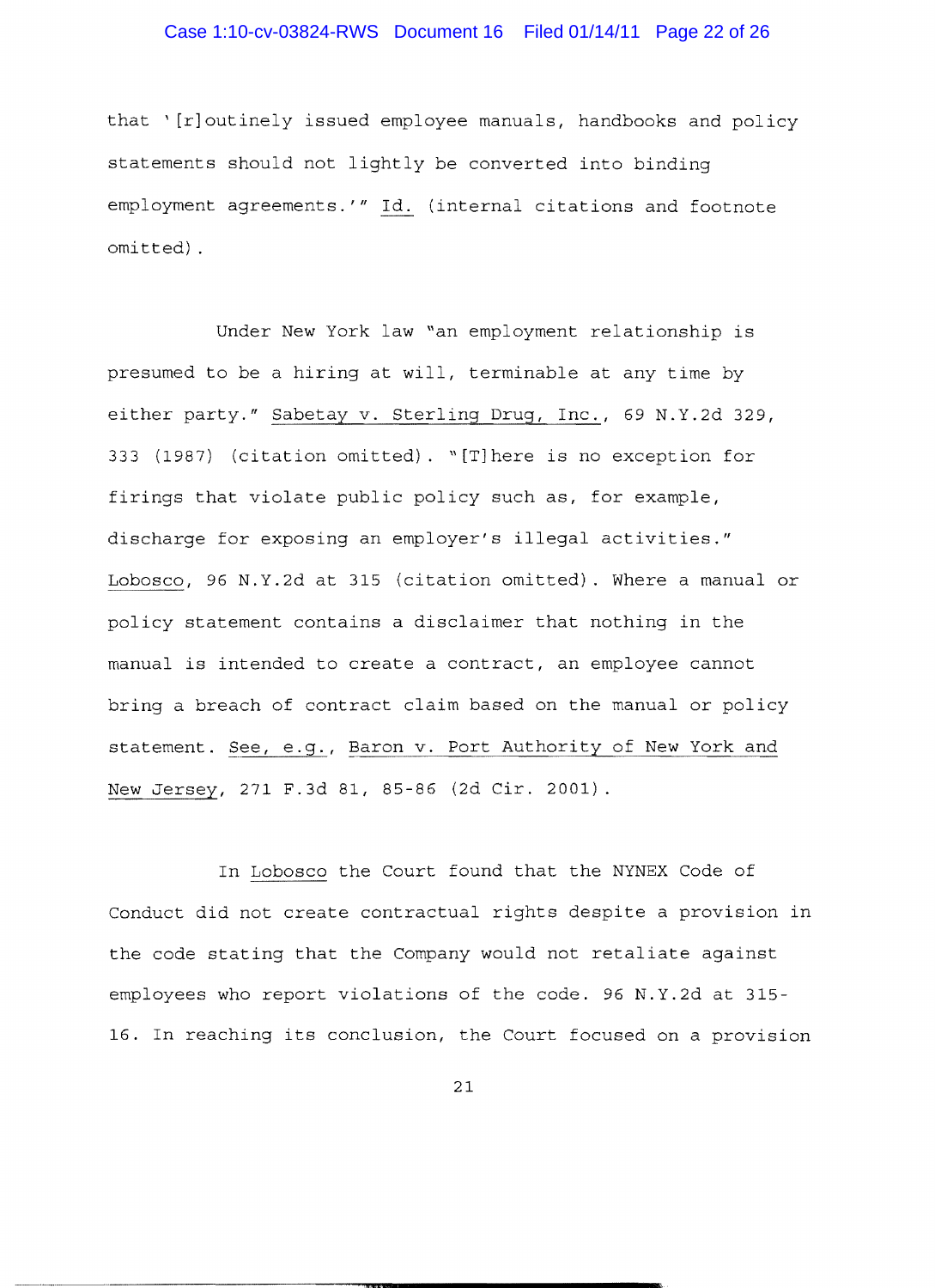# Case 1:10-cv-03824-RWS Document 16 Filed 01/14/11 Page 23 of 26

in the expressly stating, like JPMC's Code of Conduct, that it did not create contractual employment rights. Id. The Court noted that converting an employee manual or Code of Conduct into a binding employment agreement would "subject employers who have developed written policies to liability for breach of employment contracts upon the mere allegation of reliance on a particular provision." Id. at 317. The Court concluded that such an interpretation could not stand, "especially in light of conspicuous disclaiming language." Id. In other words, "[a]n employee seeking to rely on a provision arguably creating a promise must also be held to reliance on the disclaimer." Id.

Here, the disclaimer on the first page of JPMC's Code of Conduct "prevents the creation of a contract and negates any protection from termination plaintiff may have inferred from the manual's no-reprisal provision." Id.; see also Fraser II, 2009 WL 2601389, at \* 9-10; Pardy, 2008 WL 2756331, at \*4 (dismissing Plaintiff's breach of contract claims relating to her termination for allegedly reporting a SOX violation, because Plaintiff was an at-will employee and "under New York State law, her contract claims must be dismissed") .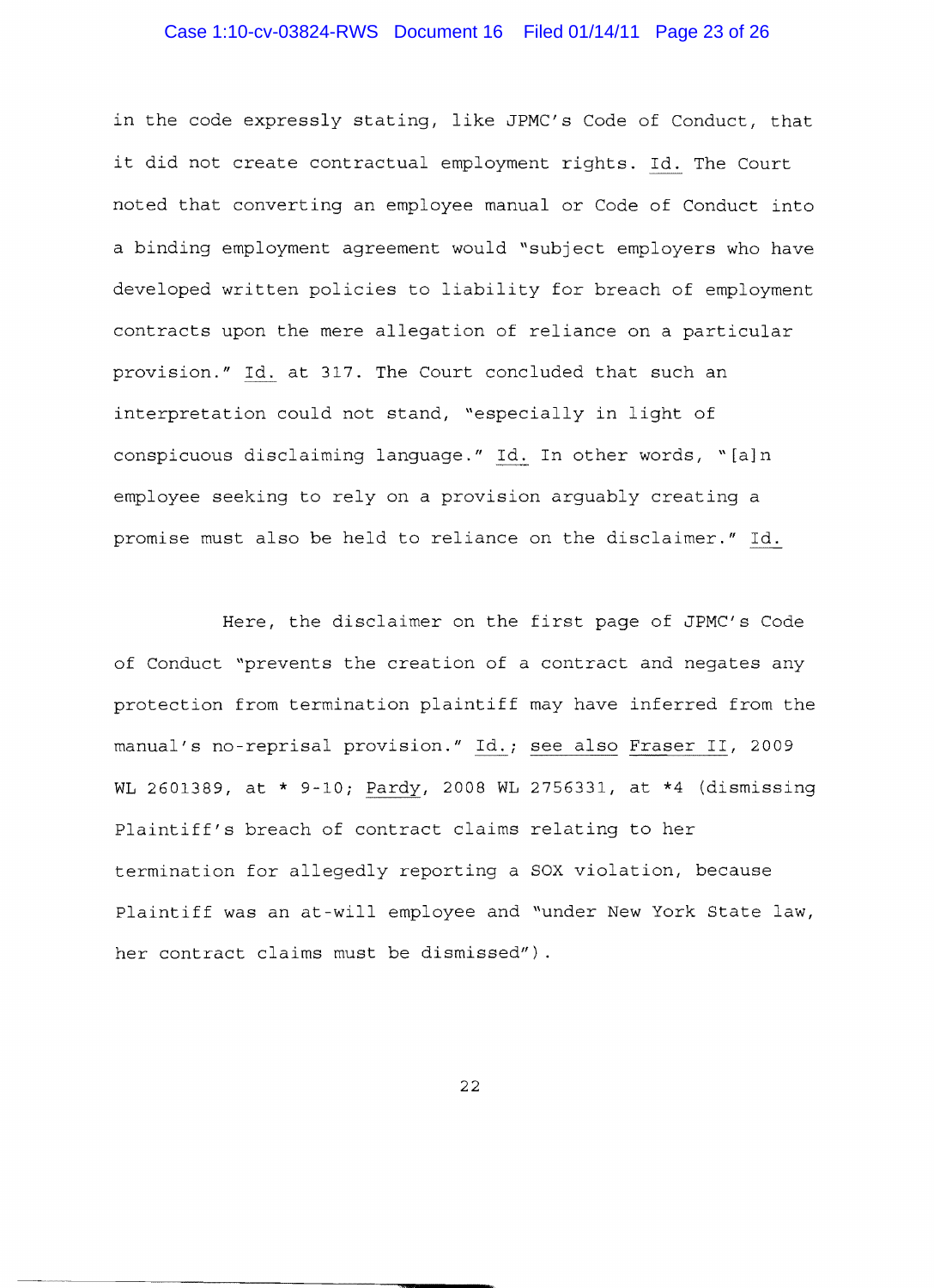Plaintiff's reliance on Brady v. Calyon Secs. (USA), No. 05 Civ. 3470 (GEL), 2007 WL 4440926, at \*6 (S.D.N.Y. Dec. 17, 2007), is misplaced. While Brady contains dicta indicating that whistleblower provisions in employment manuals can create "an 'express limitation' on an employer's ability to discharge its employees," the court did not decide that issue. The cases cited by the Brady court, as well as the additional cases cited by Plaintiff, hold that an anti-retaliation provision can create an implied contractual right of employment, but only when an employee relies on that provision, either in rejecting other offers of employment or when reporting alleged misconduct to his or her employer. See, e.g., McKeever v. New York Med. Coll., No. 96 Civ. 7066 (BSJ) , 1999 WL 179376, at \*13 (S.D.N.Y. Mar. 31, 1999) (plaintiff "contends not only that he was aware of and relied upon the existence of the three-step process for disciplinary actions, but that the defendants also considered the disciplinary policy to be mandatory") (citations omitted); Gorman v. Nat'l Med. Care, Inc., No. 103604-95, 1998 WL 1050970, at \*2 (Sup. Ct. N.Y. Co. Aug. 13, 1998) (reliance is a "necessary element" of a breach of contract claim) .

While Plaintiff alleges that the non-retaliation policy constitutes an express written policy limiting the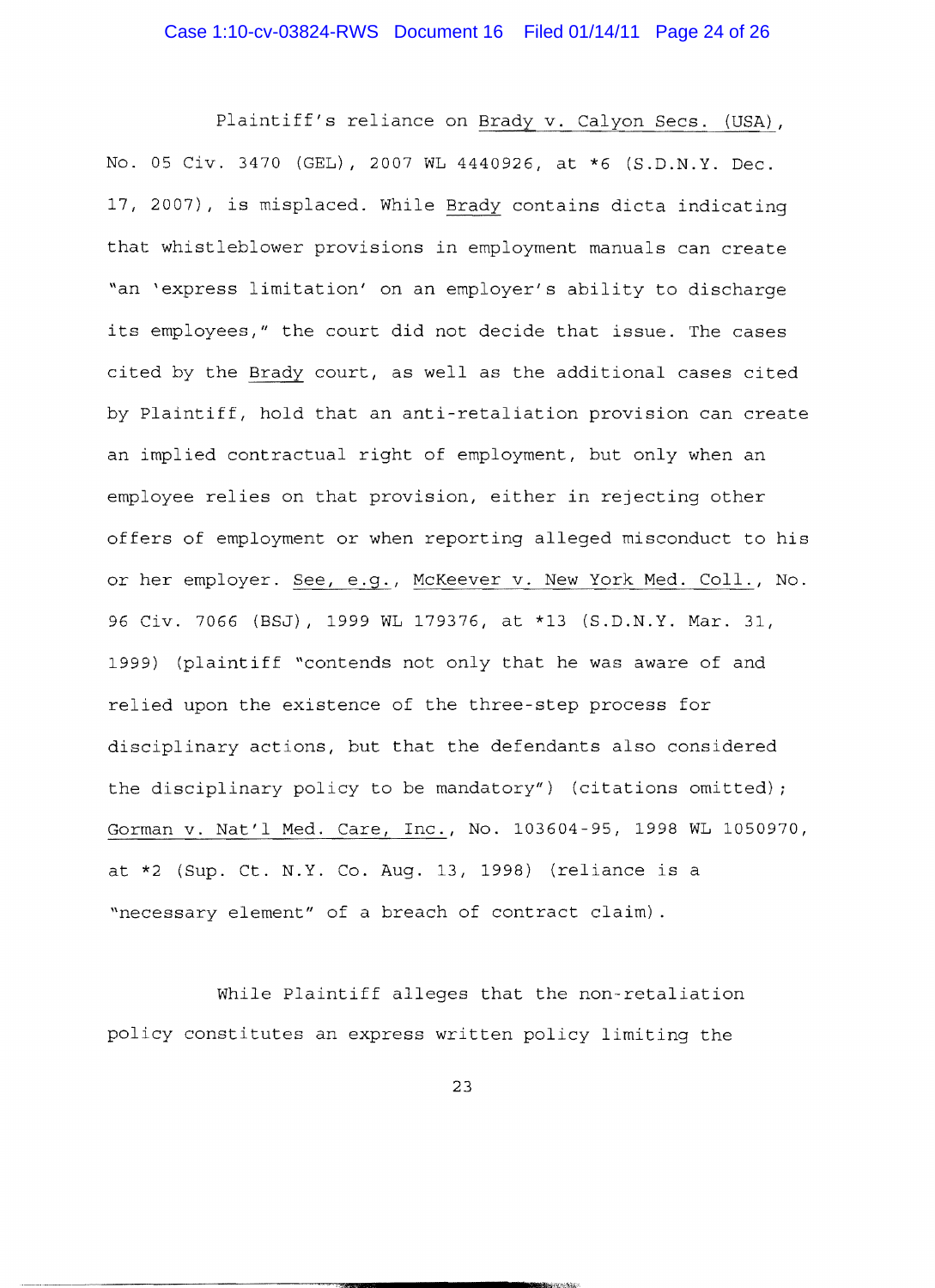# Case 1:10-cv-03824-RWS Document 16 Filed 01/14/11 Page 25 of 26

employer's right discharge, the Complaint contains no allegation that Plaintiff relied on the anti-retaliation provision in allegedly deciding to report unspecified illegal activities of a JPMC client. Moreover, all of the cases cited in the Brady decision, and by Plaintiff, predate Lobosco and Baron. See Brady, 2007 WL 4440926, at \*6.

Even if Plaintiff had alleged the elements of a breach of implied contract claim under New York law, Plaintiff cannot negate the express disclaimer of contractual rights contained on the first page and in the first section of the Code: the Code "does not create any rights to continued employment and is not an employment contract." (See Compl. Ex. B at 1.5.) The disclaimer is unambiguous in its meaning and is conspicuously placed on the first page of the Code. Accordingly, Plaintiff's breach of contract claim must be dismissed with prejudice. See Baron, 271 F.3d at 87-88; Lobosco, 96 N.Y.2d at 312.

# **Conclusion**

Based upon the conclusions set forth above, the motion of Defendants to dismiss the Complaint is granted with leave granted to replead within twenty days.